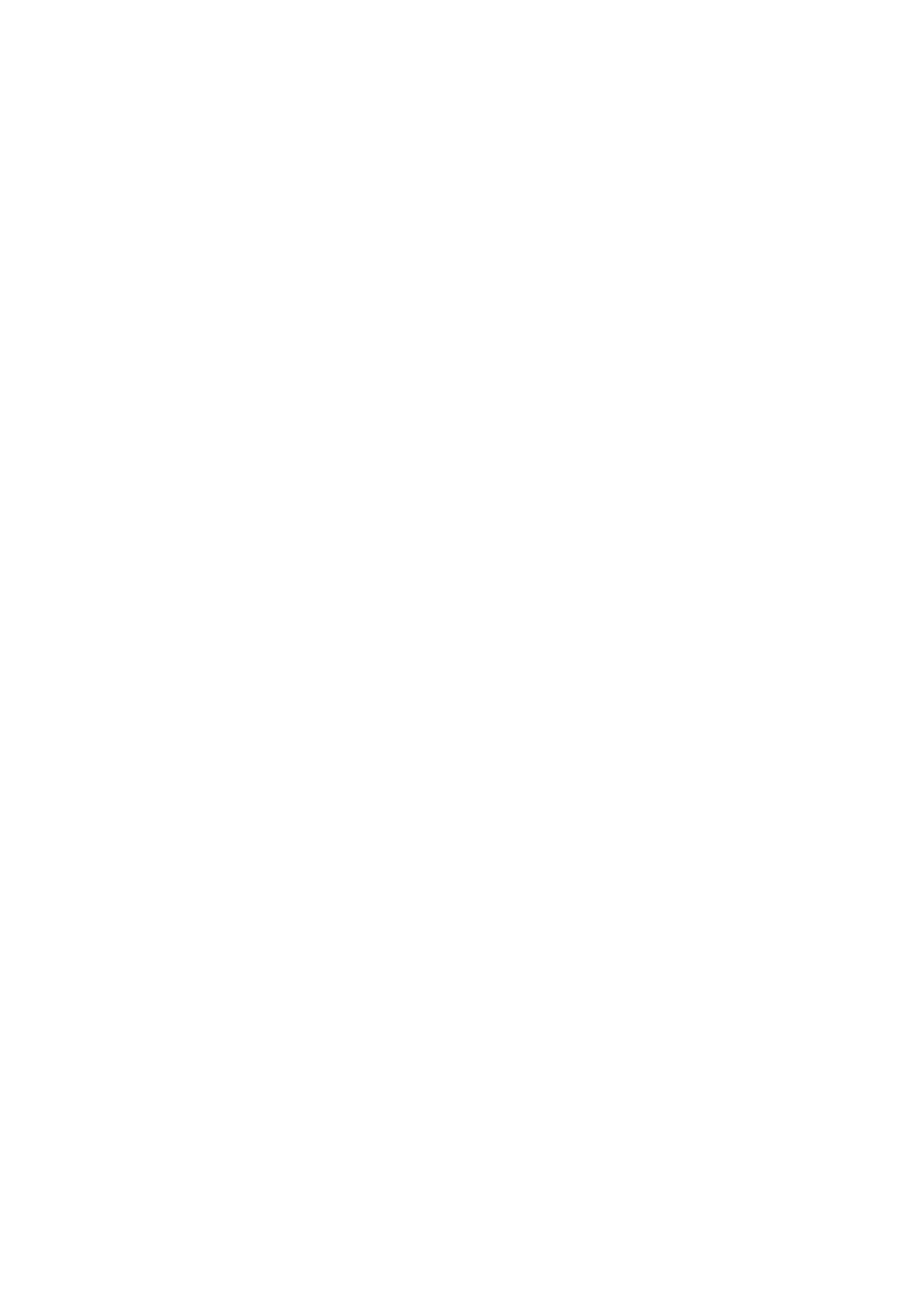| <b>EC Declaration of Conformity</b>               | Hier Typenschild einkleben |
|---------------------------------------------------|----------------------------|
| according to EC directive 2006/42/EC on machinery | <b>Typ</b>                 |
| Name and address of the manufacturer              |                            |
|                                                   | <b>Baujahr</b>             |
| <b>BlitzRotary GmbH</b>                           |                            |
| Hüfinger Str.55                                   |                            |
| 78199 Bräunlingen, Germany                        | Seriennummer               |

This declaration relates exclusively to the machinery in the state in which it was placed on the market, and excludes components which are added and/or operations carried out subsequently by the final user. The declaration is no more valid, if the product is modified without agreement.

#### **Herewith we declare**, that the machinery described below

#### **Product denomination Pit Jack**

Model- / Type Master Gear 0,5; Master Gear 1,0; Master Gear 1,2; Master Gear 2,0

| Machinery-/Serial number: |  |
|---------------------------|--|
| Year of manufacture:      |  |

is complying with all essential requirements of the Machinery Directive2006/42/EC. In addition the partly completed machinery is in conformity with the EC Directives 2004/108/EC relating to electromagnetic compatibility (Protection objectives have been met in accordance with Annex I No. 1.5.1 of the Machinery Directive 2006/42/EC).

#### **Harmonised Standards used**

| DIN EN 1570-1:2012-05   | Lift tables - Safety requirements   |
|-------------------------|-------------------------------------|
| EN ISO 12100:2010       | Safety of Machinery- Basic concepts |
| EN 60204-1:2006+A1:2009 | Electrical equipment of machines    |
| EN 349:1993+A1:2008     | Safety of machinery - Minimum gaps  |

#### **Other technical standards and specifications used**

BGR 500 management of working appliances BGV A3 law accident prevention regulation of electric facilities and equipment

#### **The person authorised to compile the relevant technical documentation**

BlitzRotary GmbH, Hüfinger Str. 55, 78199 Bräunlingen

Place: Bräunlingen Date : 19.03.2013

 $\sim$ 

 Frank Scherer Managing Director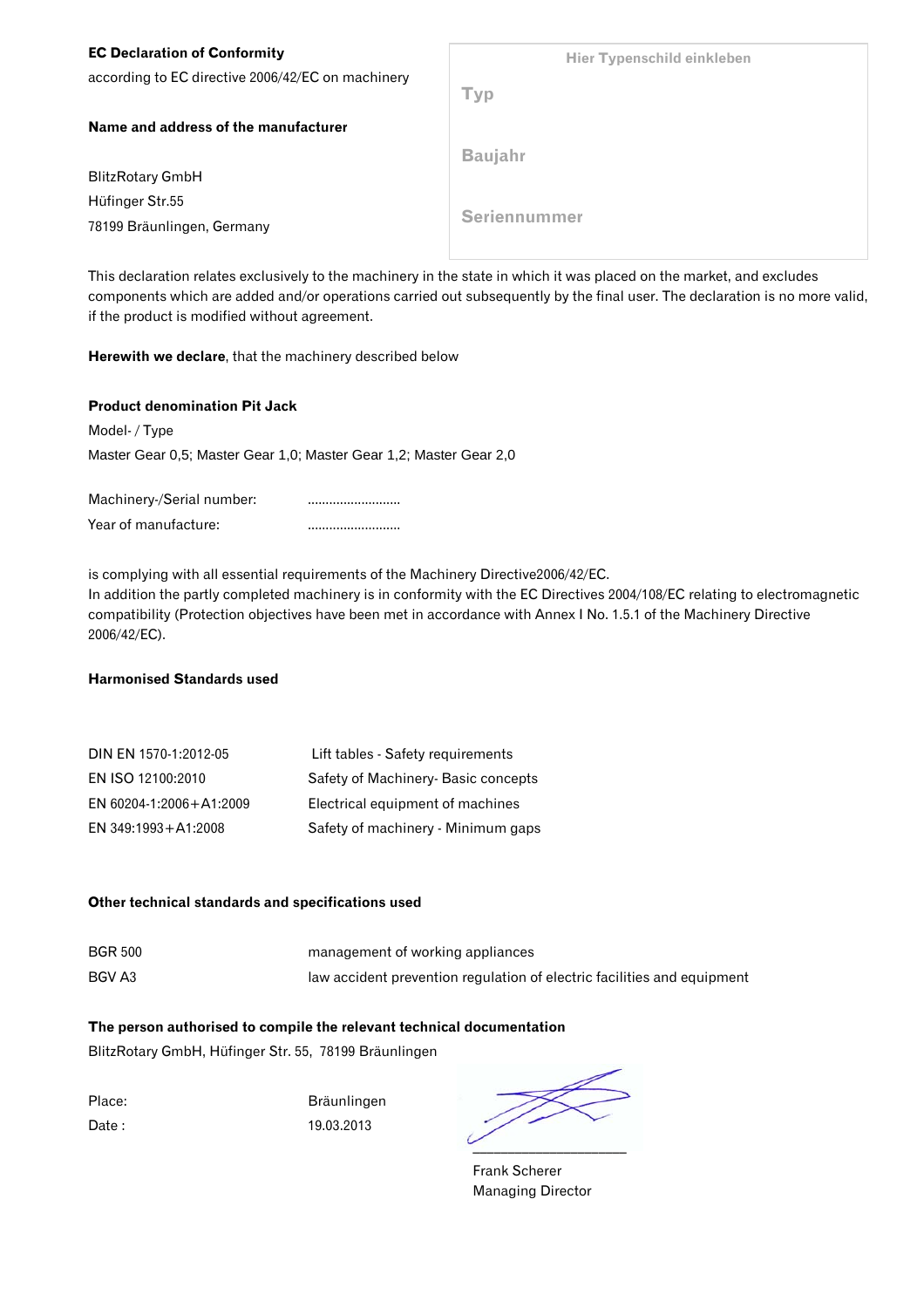

# **Operating Instructions**

**Contents** 

#### **Contents**

| 1                                           |                                                                                                                                                                                                                                                             |
|---------------------------------------------|-------------------------------------------------------------------------------------------------------------------------------------------------------------------------------------------------------------------------------------------------------------|
| 1 <sub>1</sub>                              | Safety Hints in these Instruction3                                                                                                                                                                                                                          |
| 1.2                                         | Dangers of this machine 3                                                                                                                                                                                                                                   |
| 1.3                                         | Regulatory Application 3                                                                                                                                                                                                                                    |
| 1.4                                         | Danger through accessories3                                                                                                                                                                                                                                 |
| 1.5                                         |                                                                                                                                                                                                                                                             |
| 1.6                                         |                                                                                                                                                                                                                                                             |
| 1.7                                         |                                                                                                                                                                                                                                                             |
| 1.8                                         | Personal Safety Equipment4                                                                                                                                                                                                                                  |
| 1.9                                         | Safety Measures in the Work Place4                                                                                                                                                                                                                          |
| 1.10                                        | Conduct In An Emergency 4                                                                                                                                                                                                                                   |
| 1.11                                        |                                                                                                                                                                                                                                                             |
| 2<br>2.1<br>2.2<br>2.3<br>2.4<br>2.5<br>2.6 | Aperture restriction in cylinder inlet5<br>Lowering Brake Valve (when on hand) 5<br>One Way Flow Restriction Valve (when<br>Folding Screen (when on hand) 5<br>Securing Device On Wheels<br>(transportable machines only)5<br>Contact Frame (when on hand)5 |
| 3                                           |                                                                                                                                                                                                                                                             |
| 3.1                                         |                                                                                                                                                                                                                                                             |
| 4                                           |                                                                                                                                                                                                                                                             |
| 4.1                                         |                                                                                                                                                                                                                                                             |
| 4.2                                         |                                                                                                                                                                                                                                                             |
| 4.3                                         |                                                                                                                                                                                                                                                             |
|                                             |                                                                                                                                                                                                                                                             |
| 5                                           | Taking out of use 8                                                                                                                                                                                                                                         |
| 6                                           |                                                                                                                                                                                                                                                             |
| 6.1                                         | Inspection before the first use8                                                                                                                                                                                                                            |
| 6.2                                         |                                                                                                                                                                                                                                                             |
| 6.3                                         |                                                                                                                                                                                                                                                             |
| 7                                           | Inspection / Maintenance 10                                                                                                                                                                                                                                 |
| 7.1                                         |                                                                                                                                                                                                                                                             |
| 7.2                                         |                                                                                                                                                                                                                                                             |
| 7.3                                         |                                                                                                                                                                                                                                                             |
| $\sqrt{4}$                                  | Maintenance of the hydraulics10                                                                                                                                                                                                                             |
| 7.5                                         | Oil Change Intervals11                                                                                                                                                                                                                                      |
| 7.6                                         | Checking the oil level11                                                                                                                                                                                                                                    |
| 7.7                                         |                                                                                                                                                                                                                                                             |
| 7.8                                         | Bleeding the hydraulics11                                                                                                                                                                                                                                   |
| 7.9                                         | Control of the hydraulic hoses11                                                                                                                                                                                                                            |
| 8<br>8.1<br>8.2<br>8.3<br>8.4<br>8.5        | Machine lowers on its own12<br>Machine will not raise to maximum<br>Machine does not raise with the first<br>Pump produces no pressure12<br>Breakdown / Maintenance of the valves12                                                                         |

| 9.3 |  |  |  |
|-----|--|--|--|
|-----|--|--|--|

**10 Appendix .............................................. 13** Dimension Sheet Spare parts lists Hydraulic Diagram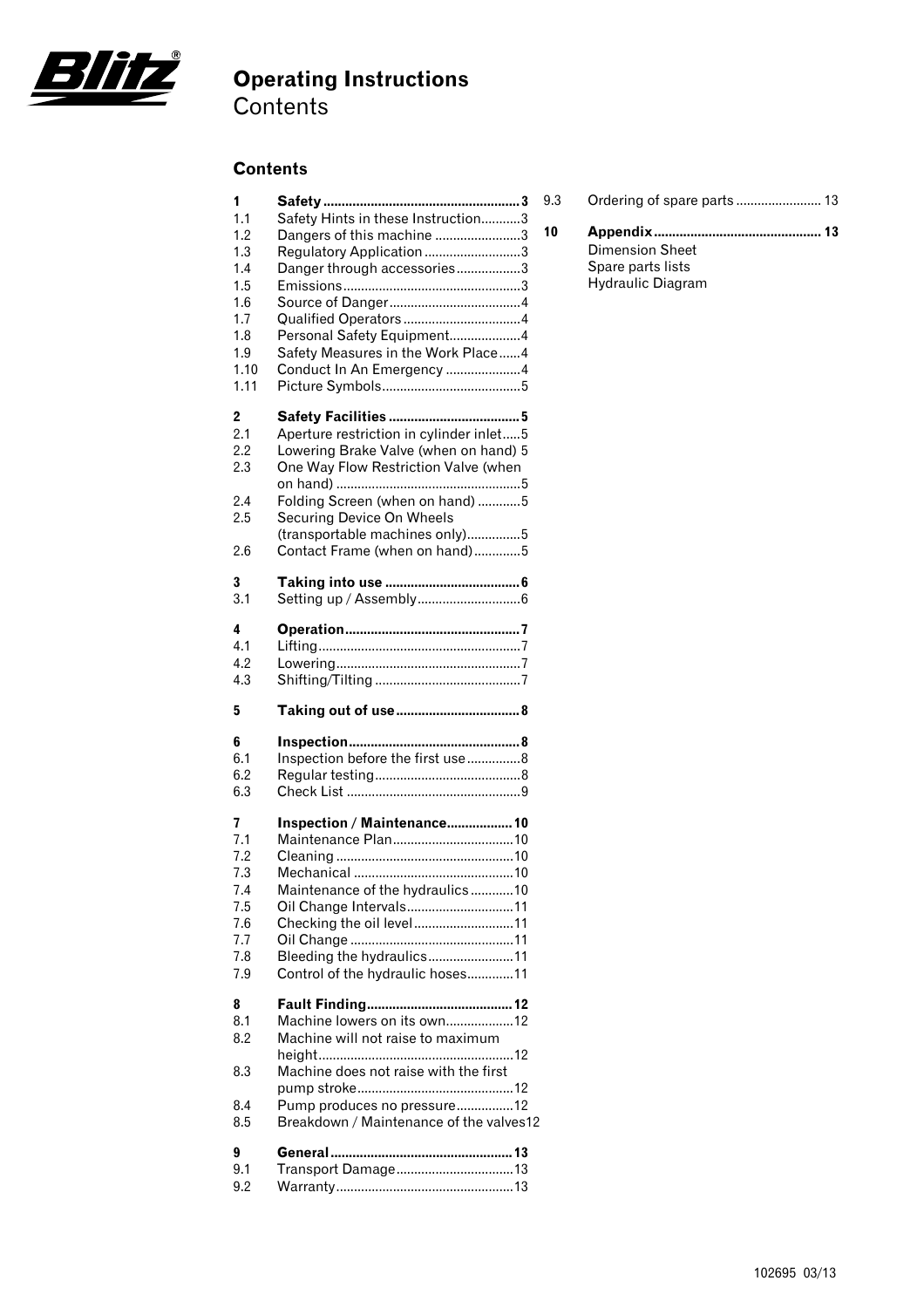

### **Operating Instructions** Safety

#### **1 Safety**

1.1 Safety Hints in these Instruction

#### **Danger**

Draws attention to the fact that disregard for these instructions could lead to serious or even deadly consequences.

#### **Caution**

Draws attention to the fact that disregard of these instructions could under certain circumstances lead to injuries.

Indicates that disregard of these in-**P** structions could lead to the damage of the machine or goods on the machine.

#### 1.2 Dangers of this machine

This machine is equipped with safety devices and is put through safety and quality control tests but there is a threat of danger by incorrect operation and misuse for the operator or other people in the vicinity for the machine and goods.

The danger zone is contained within the outer limits of the machine. All personnel concerned with the

- **Installation**
- Setting Up
- **Operation**
- **Maintenance**
- Repair

of the machine must have read and fully understood the operating instructions.

#### 1.3 Regulatory Application

#### Applications

- Lifting of weights until maximum load.
- Working on the raised platform
- Hand Forklifts Transporting of loads in the **lowered** position.

#### Prohibited

- Lifting and transportation of personnel
- Setting up and operation of machines in the open. Exception - machines specially constructed for this purpose
- Alterations and rebuilds of the machine.

#### Positioning of the load

- Load should not overhang the platform
- Unintentional shifting of the load should be prevented

#### 1.4 Danger through accessories

When the following

- **Rollers**
- Conveyer Belts
- other transport facilities

are used the safety devices on the machine must not be made in operational through their use.

The danger zone is enlarged through the use of accessories

#### 1.5 Emissions

See dimension sheet in appendix.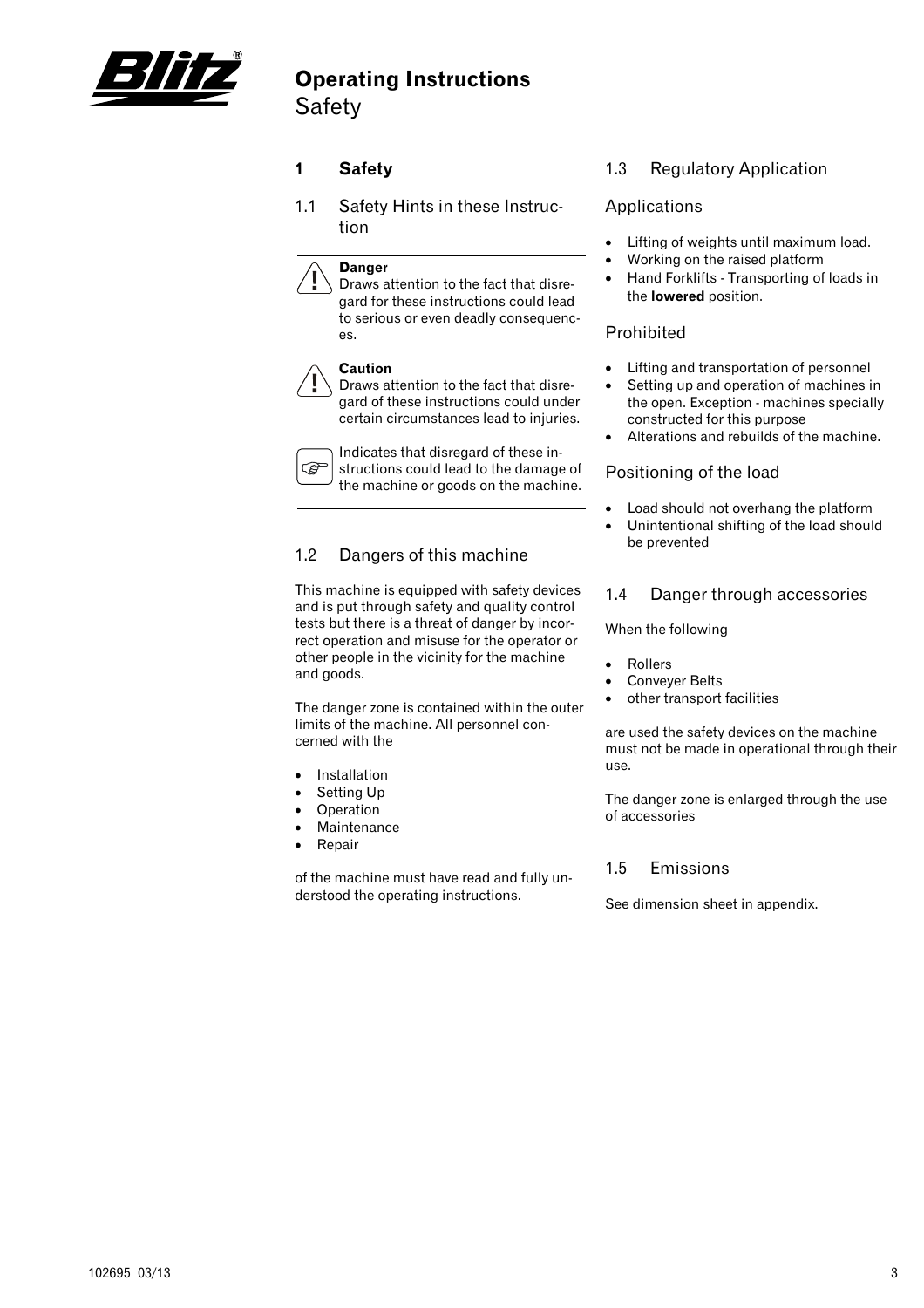

## **Operating Instructions** Safety

#### 1.6 Source of Danger

| Mechanic          | Where?  | Scissors arms / un-<br>derframe                                           |  |
|-------------------|---------|---------------------------------------------------------------------------|--|
|                   | What?   | Crush and shear<br>points                                                 |  |
|                   | Danger! | Loss of limbs/life                                                        |  |
| Hydraulic         | Where?  | Hydraulic compo-<br>nents e.g. hoses                                      |  |
|                   | What?   | Because of damage<br>oil could be sprayed<br>out under high pres-<br>sure |  |
|                   | Danger! | Burns and contami-<br>nation to the eyes                                  |  |
| Foot Pump         | Where?  | Operating pedals,<br>Lifting / Lowering                                   |  |
|                   | What?   | Slipping off pedal                                                        |  |
|                   | Danger! | Injury to the leg                                                         |  |
| Current<br>Where? |         | Current carrying<br>components                                            |  |
|                   | What?   | Touch                                                                     |  |
|                   | Danger! | Life threatening                                                          |  |

#### 1.7 Qualified Operators

The operator must

- be over 18 years old
- be instructed in the operation of the machine
- have proved to the firm that he is capable of operating the machine
- have read and understood the operating instructions
- must observe the operating instructions

#### 1.8 Personal Safety Equipment

For the operating of the machine:

• Safety shoes

For cleaning / maintenance / repair:

- Safety shoes
- Work gloves
- Face protection



- $\rightarrow$  Secure positioning of the machine
- $\rightarrow$  Avoid crush and shear zones between the machine and it's surroundings
- $\rightarrow$  Ensure that the workplace remains clean and clear of obstacles

#### 1.10 Conduct In An Emergency

| Footpump                                                                        | E - Hydraulic                                           |
|---------------------------------------------------------------------------------|---------------------------------------------------------|
|                                                                                 |                                                         |
| Release the pump/<br>lower pedal immedi-<br>ately                               | Release the raise /<br>lower push-button<br>immediately |
|                                                                                 | Switch of at the<br>mains / remove the<br>plug          |
| Secure against further<br>By raised load support the load carrying<br>component |                                                         |

**PED** 

**Danger**  Never

- remove
- alter
- take out of service the safety facilities

Work on the electrical and hydraulic components should only be carried out

by a competent tradesman!

Always secure that the machine is out of service when

- Setting up
- The alteration of the employment requirements
- The alteration of the operating procedure
- **Maintenance**
- **Servicing**
- **Repair**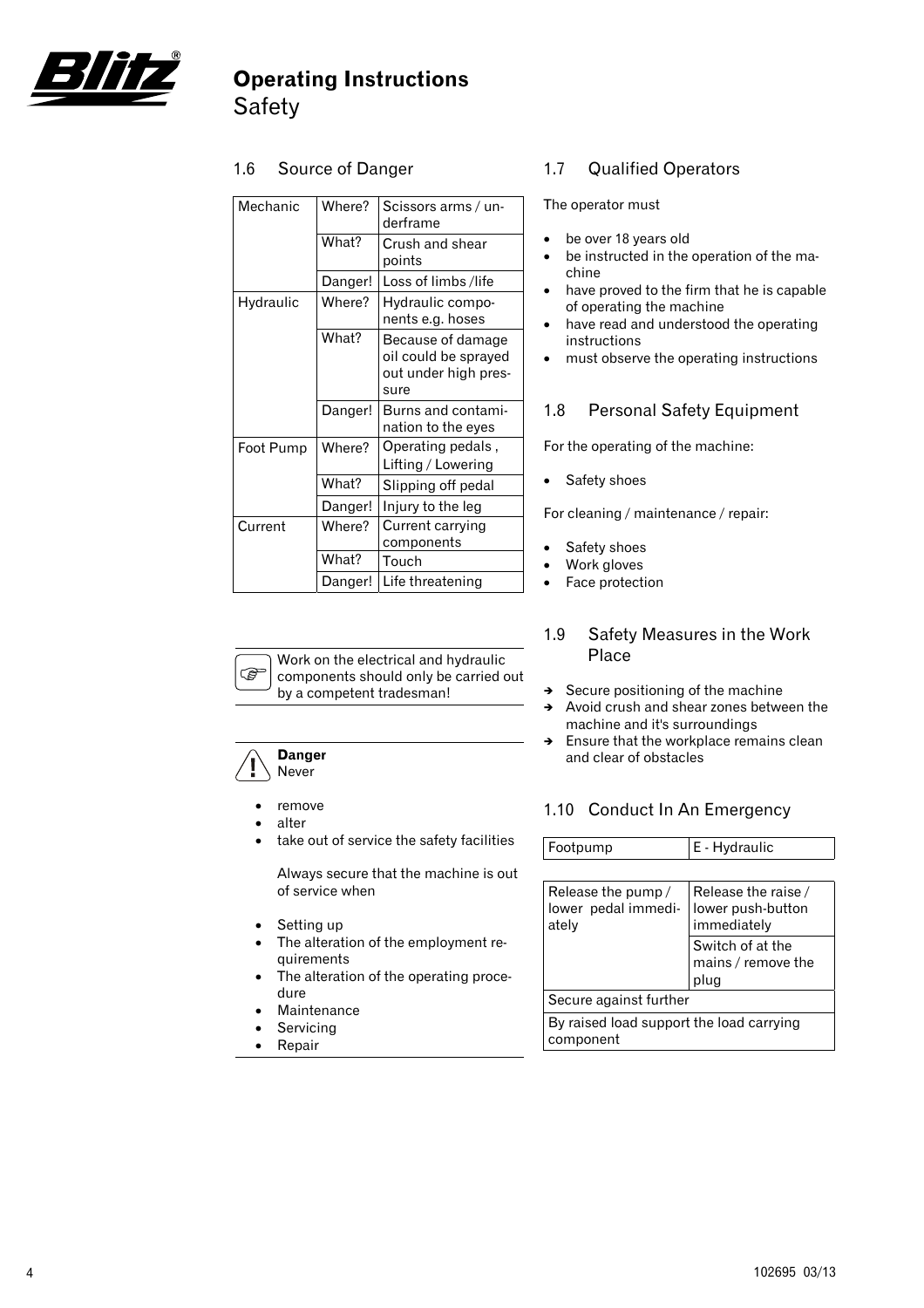

### **Operating Instructions** Safety Facilities

1.11 Picture Symbols



Fig. 1: Safety and Operational hints on the Lifting Truck



- 1. **Prohibited:** Carriage / Transport and Lifting of personnel!
- 2. **Prohibited:** Lifting and Lowering of loads on sloping surfaces!
- 3. **Prohibited:** Transport with raised load!
- 4. Accumulation of weight **forbidden!**
- 5. **Prohibited:** Staying / Grasping under an unsecured table!
- 6. Load must be evenly distributed **(surface load)!**

![](_page_6_Figure_12.jpeg)

Fig. 3: You will find the maximum permissible load at the appendix of this instruction.

#### **2 Safety Facilities**

2.1 Aperture restriction in cylinder inlet

Restricts the oil flow by the rupture of a hydraulic hose

2.2 Lowering Brake Valve (when on hand)

Fixed adjusted limitation of the oil flow (lowering speed)

2.3 One Way Flow Restriction Valve (when on hand)

Adjustable restriction of the oil flow (lowering speed)

**Attention :** adjustment is dependent on load !

2.4 Folding Screen (when on hand)

Prevents grasping under the raised table.

#### 2.5 Securing Device On Wheels (transportable machines only)

The securing device (brake) prevents the unintentional movement of the machine.

#### 2.6 Contact Frame (when on hand)

The contact frame stops the lowering of the table when it comes in contact with an obstacle. Raise the table with the "raise" button and remove the obstacle then complete the lowering process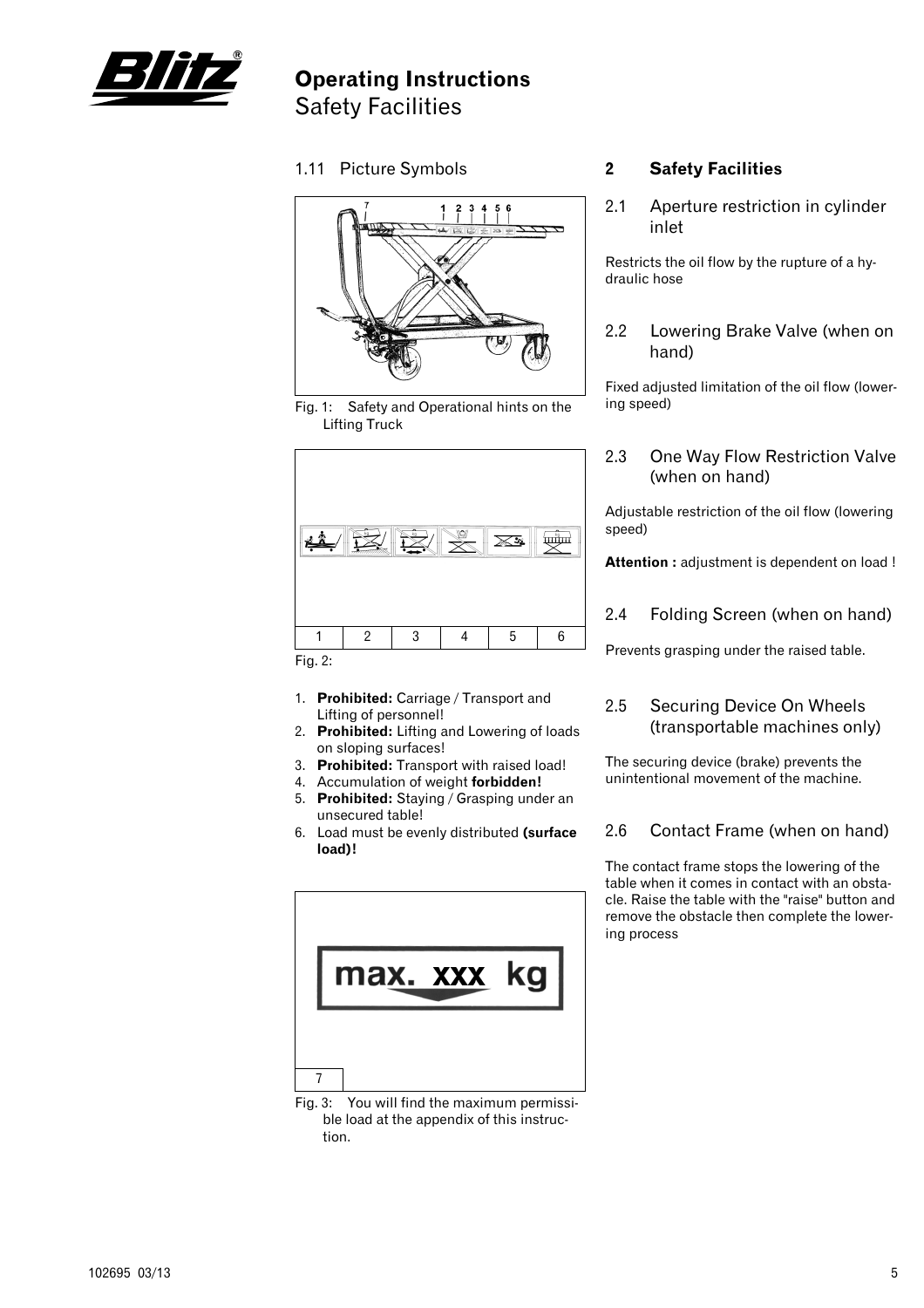![](_page_7_Picture_0.jpeg)

## **Operating Instructions** Taking into use

#### **3 Taking into use**

For technical details see dimension sheet in appendix

#### 3.1 Setting up / Assembly

![](_page_7_Picture_5.jpeg)

- $\rightarrow$  Put the wheel brake on.
- $\rightarrow$  Assemble the handle and spring using the drawing as a guide. Please use the enclosed cable binder in accordance with Fig. 5.
- $\rightarrow$  Both ends of the shaft swivel points are to be provided with the enclosed cover caps.

![](_page_7_Figure_9.jpeg)

Fig. 4:

![](_page_7_Picture_11.jpeg)

Fig. 5:

- $\rightarrow$  Assemble the components in the enclosed packet using the drawing as a guide
- $\rightarrow$  Exchange the tank plug for the orange breather plug

![](_page_7_Picture_15.jpeg)

![](_page_7_Figure_16.jpeg)

The component packet contains:

- Pos. 1 Foot pedal
- Pos. 2 Hex' bolt
- Pos. 3 Hex' nut
- Pos. 4 Bush
- Pos. 5 Spring dia ø 15x87
- Pos. 6 Breather plug R 3/8"

![](_page_7_Picture_24.jpeg)

Fig. 7:

![](_page_7_Picture_26.jpeg)

Fig. 8:

![](_page_7_Picture_28.jpeg)

Have you read the operating instructions and above all the safety points and above all understood them? Then you can take the machine into use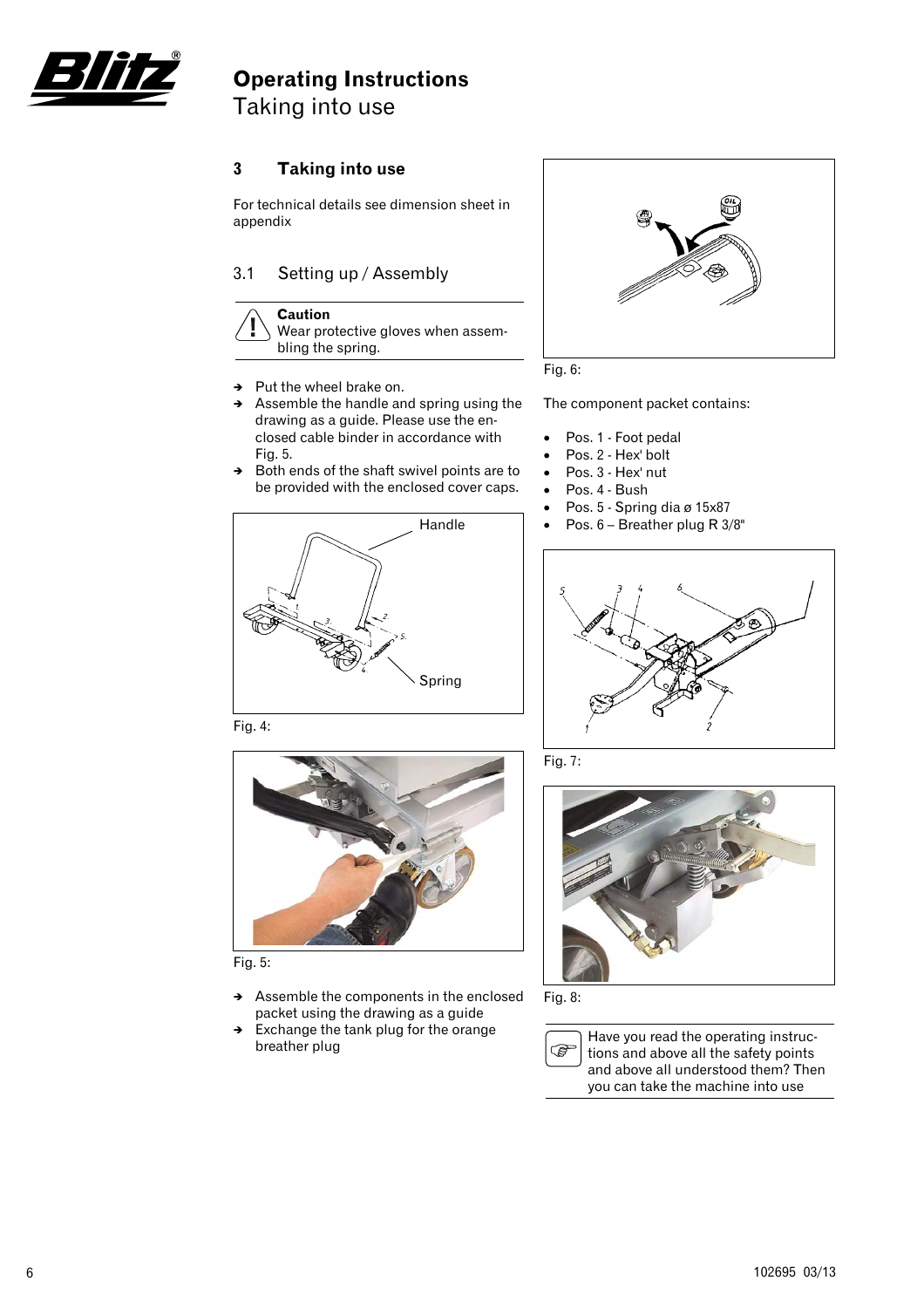![](_page_8_Picture_0.jpeg)

# **Operating Instructions**

Operation

#### **4 Operation**

![](_page_8_Figure_4.jpeg)

**Danger** 

- Fold foot pedal away when not in use
- Wear safety shoes with none slip sole
- No personnel should be within the danger zone when raising or lowering the table
- Observe the picture symbols on the lifting machine

#### 4.1 Lifting

- $\rightarrow$  Stand in front of the machine
- $\rightarrow$  Hold the handle firmly
- $\rightarrow$  Apply the wheel brakes
- $\rightarrow$  Fold down the foot pedal
- $\rightarrow$  Pump the pedal repeatedly downwards until the required height is achieved
- $\rightarrow$  You should not travel with the machine when it is loaded

#### 4.2 Lowering

- $\rightarrow$  Stand in front of the machine
- $\rightarrow$  Hold the handle firmly
- $\rightarrow$  The wheel brakes are already applied
- $\rightarrow$  Hold the lowering pedal carefully down

![](_page_8_Picture_22.jpeg)

Don`t hold the lowering pedal fully down when the table is loaded otherwise the load will lower too quickly.

#### 4.3 Shifting/Tilting

- $\rightarrow$  Place yourself in front of the equipment
- $\rightarrow$  The locking devices of the wheels are still on
- $\rightarrow$  To shift or tilt the platform place a spanner upon the top of the relevant spindle or at the side of the frame
- $\rightarrow$  Now turn the spindle according to the symbols affixed to move the platform into the position desired

![](_page_8_Figure_29.jpeg)

Make sure to note the load every time you shift the platform to prevent unwanted and dangerous changes in position in time.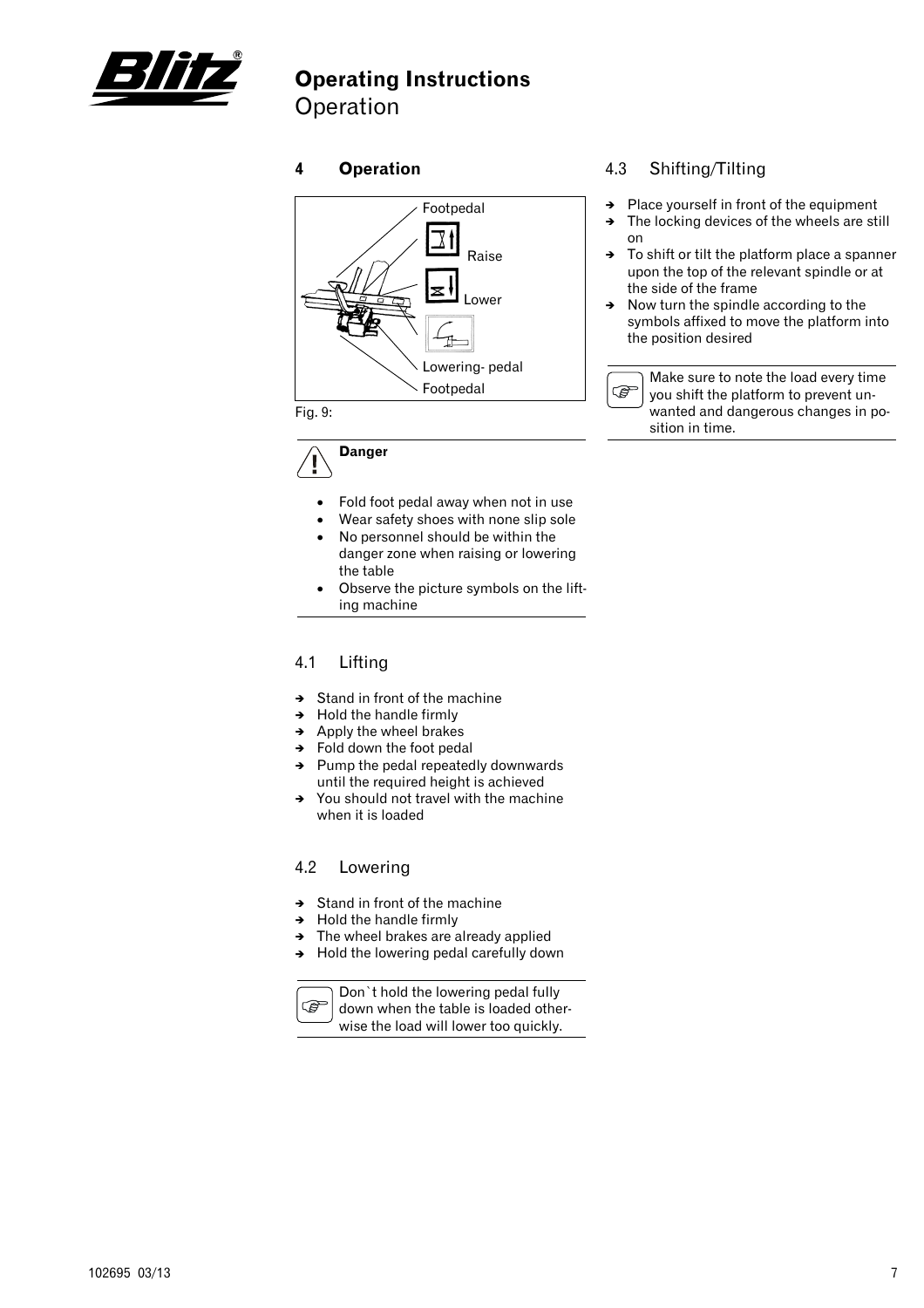![](_page_9_Picture_0.jpeg)

# **Operating Instructions**

Taking out of use

| 5               | <b>Taking out of use</b>                                                                                                                              |                     | 6                                                                                    | <b>Inspection</b>                                                                                                                                                                                        |
|-----------------|-------------------------------------------------------------------------------------------------------------------------------------------------------|---------------------|--------------------------------------------------------------------------------------|----------------------------------------------------------------------------------------------------------------------------------------------------------------------------------------------------------|
| Machine<br>with | for:<br>maintenance<br>$\bullet$                                                                                                                      | for:<br>end of work | 6.1                                                                                  | Inspection before the first use                                                                                                                                                                          |
|                 | cleaning<br>$\bullet$<br>inspection<br>$\bullet$<br>repair                                                                                            |                     | ক্তে                                                                                 | The machine is tested by the manufac-<br>turer before delivery                                                                                                                                           |
|                 | $\bullet$<br>battery charg-<br>$\bullet$<br>ing                                                                                                       |                     |                                                                                      | Machines that are delivered not ready<br>for use should be inspected by a quali-<br>fied person in the following aspects;                                                                                |
| footpump        | remove load<br>$\bullet$<br>set table onto<br>$\bullet$<br>it's lowest po-<br>sition                                                                  | lower ma-<br>chine  |                                                                                      | correct construction<br>correctness for use                                                                                                                                                              |
|                 | remove table-<br>board                                                                                                                                |                     | 6.2                                                                                  | Regular testing                                                                                                                                                                                          |
| 12V             | fold up the foot pedal<br>remove load<br>$\bullet$<br>set table onto<br>$\bullet$<br>it's lowest po-<br>sition<br>remove table-<br>$\bullet$<br>board | lower ma-<br>chine  | ক্তে                                                                                 | Regular testing of machines at inter-<br>vals of at the longest one year should<br>be carried out by a qualified person.<br>use the check list on the following<br>page<br>make a photo copy of the list |
|                 | battery main switch into "off"<br>position                                                                                                            |                     | note top right on the check list<br>Lfd $N^{\circ}$ (check list number)<br>$\bullet$ |                                                                                                                                                                                                          |
| 230 V<br>400 V  | remove load<br>$\bullet$<br>set table onto<br>$\bullet$<br>it's lowest po-<br>sition<br>remove table-<br>board                                        | lower ma-<br>chine  |                                                                                      | machine type<br>$\bullet$<br>serial number<br>$\bullet$<br>cross each point when it is in order<br>put the machine back into use only<br>when each point has been crossed                                |
|                 | remove mains plug and or<br>mains switch "off"                                                                                                        |                     |                                                                                      | when completed put the check list into the<br>appendix of these operating instructions                                                                                                                   |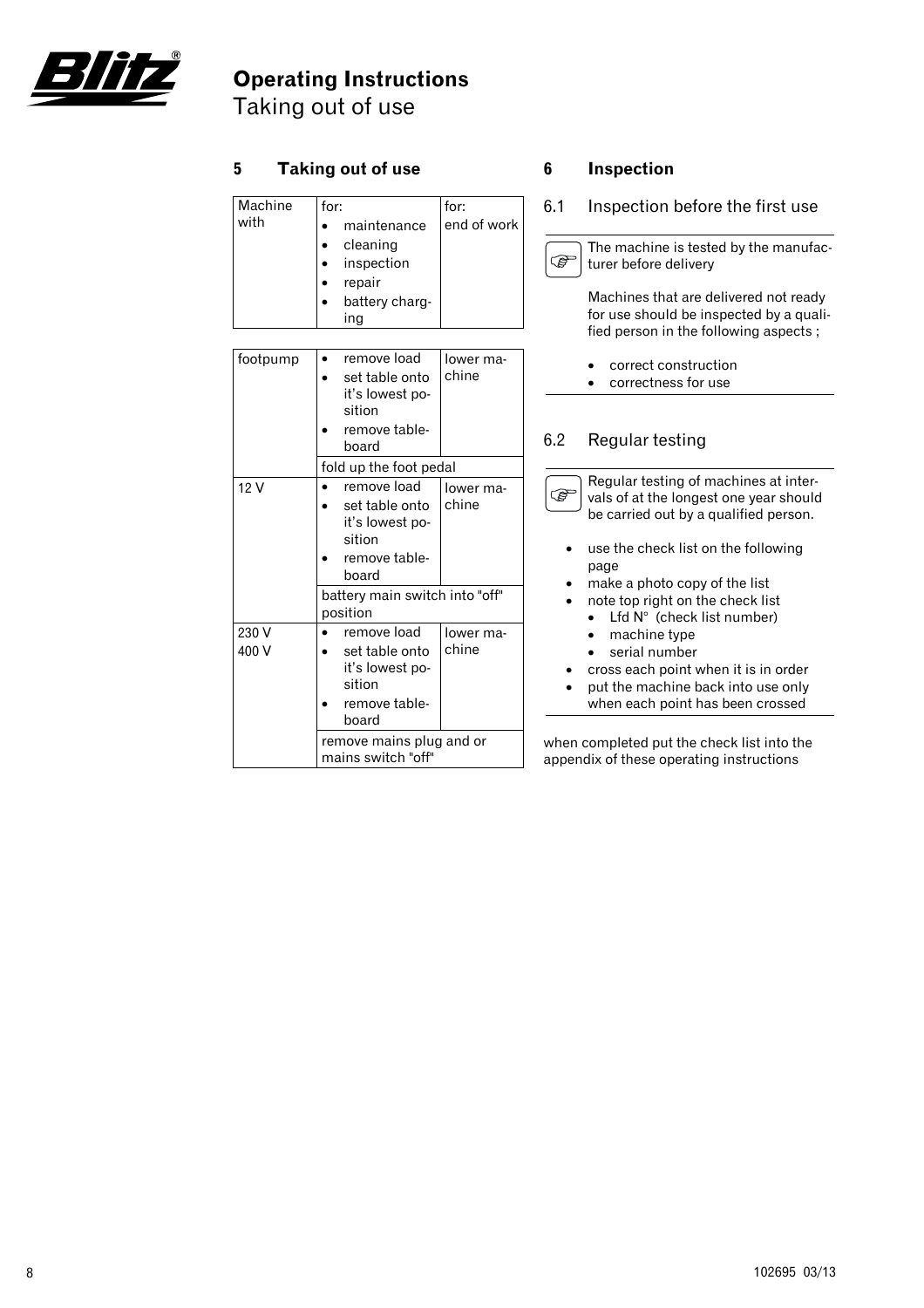![](_page_10_Picture_0.jpeg)

# **Operating Instructions Inspection**

### 6.3 Check List

| Machine Type |            |
|--------------|------------|
| Lfd.-N°      | Serial-N.º |

#### Mechanical

| Cylinder pins secure                                                          |
|-------------------------------------------------------------------------------|
| All lever pins secure                                                         |
| Wheel brakes in order (when on hand)                                          |
| Machine clean                                                                 |
| Stickers intact and readable                                                  |
| Welded construction undamaged                                                 |
| Machine holds the load in the maximum raised position for at least 10 minutes |
| All bolted connections tight                                                  |

### Hydraulic

| No leaks in the hydraulic system          |
|-------------------------------------------|
| Oil level correct                         |
| No damage to the hoses (see 7.5)          |
| Lowering speed correctly adjusted         |
| Flow control valve secured (when on hand) |
| All functions inspected without query     |
|                                           |

| Inspection date | Inspector (signature) |
|-----------------|-----------------------|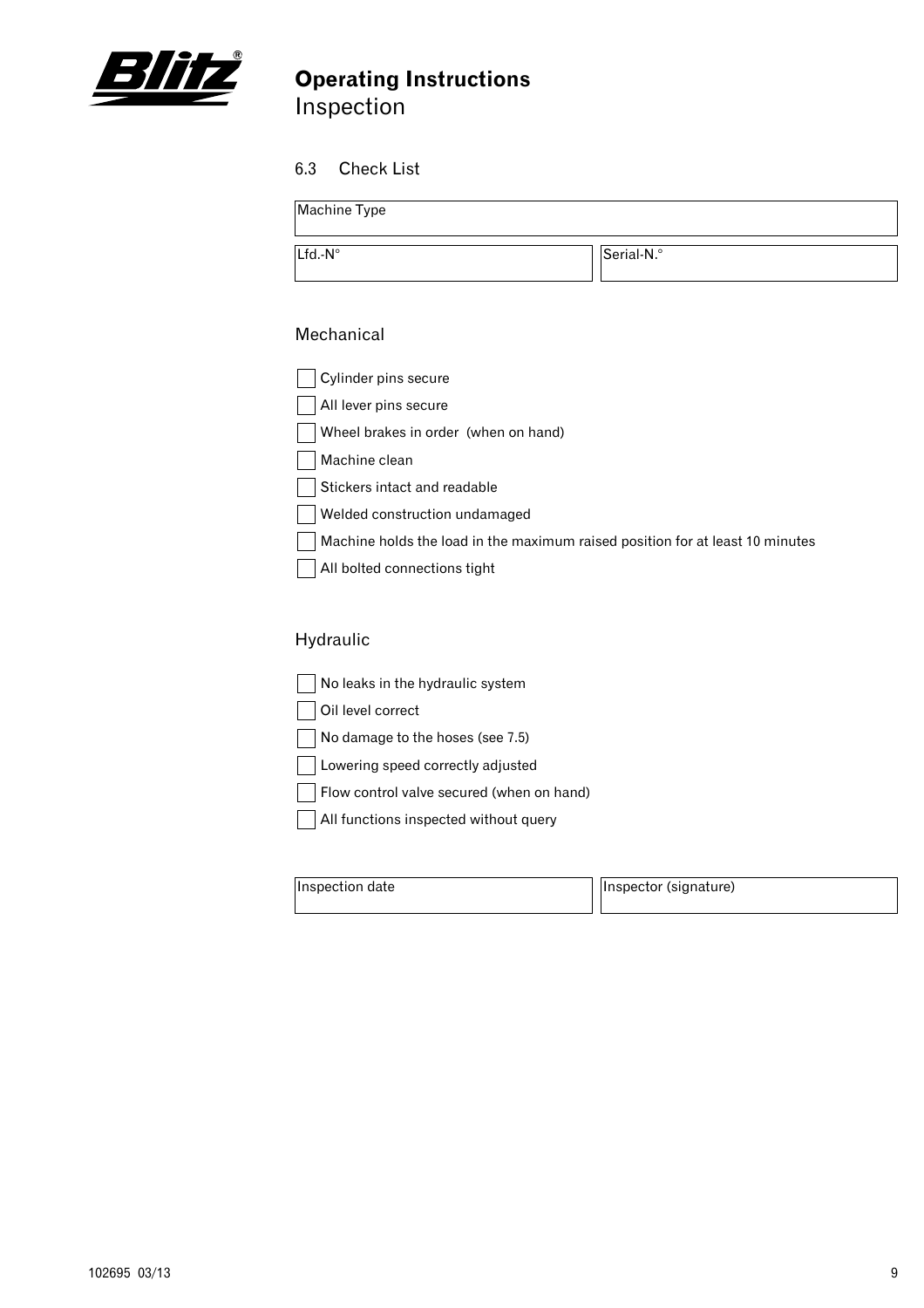![](_page_11_Picture_0.jpeg)

# **Operating Instructions** Inspection / Maintenance

#### **7 Inspection / Maintenance**

#### 7.1 Maintenance Plan

| Cleaning            | When nec-          | 7.2 |
|---------------------|--------------------|-----|
|                     | essary             |     |
| <b>Check Bushes</b> | Every 250<br>hours | 7.3 |
| Check oil level     | Yearly             | 7.4 |
| top up              |                    |     |
| Hydraulic oil       |                    | 7.4 |
| change              |                    |     |
| Inspect oil hoses   | Yearly             | 7.9 |

What? When? Description

#### 7.2 Cleaning

**Danger**  Secure that the machine is out of use

#### Clean

- your machine regularly
- especially the stickers (picture symbols) on the machine.(when the stickers are no longer readable please order new ones, order number see spare parts lists)
- working areas of the rollers

#### 7.3 Mechanical

The machine is delivered with maintenance free bushes. Therefore the bushes only have to be checked regularly (250 working hours) for wear.

#### 7.4 Maintenance of the hydraulics

### **Danger**

Hydraulic oil can cause irritation and skin rashes. Avoid prolonged skin contact and wash the skin thoroughly after contact.

Wear protective clothing! (see chapter 1.8)

Protect the environment:

**PEN** The handling and disposal of mineral oils is covered by laws. Dispose of old oil at an authorised disposal unit. Information can be found from the responsible authority. Be careful not to spill any hydraulic oil. Make precautions to catch any spilt oil oil resistant covers, drip tray etc.)

#### **This machine is filled with bio-oil on synthetic base**

This oil is not mixable with water.

#### **The biological removable hydraulic-oil is mixable with mineral-oil, but then it will loosen his biological removability.**

The following or equivalent can be used: ELF XPD 98064 (in this machine)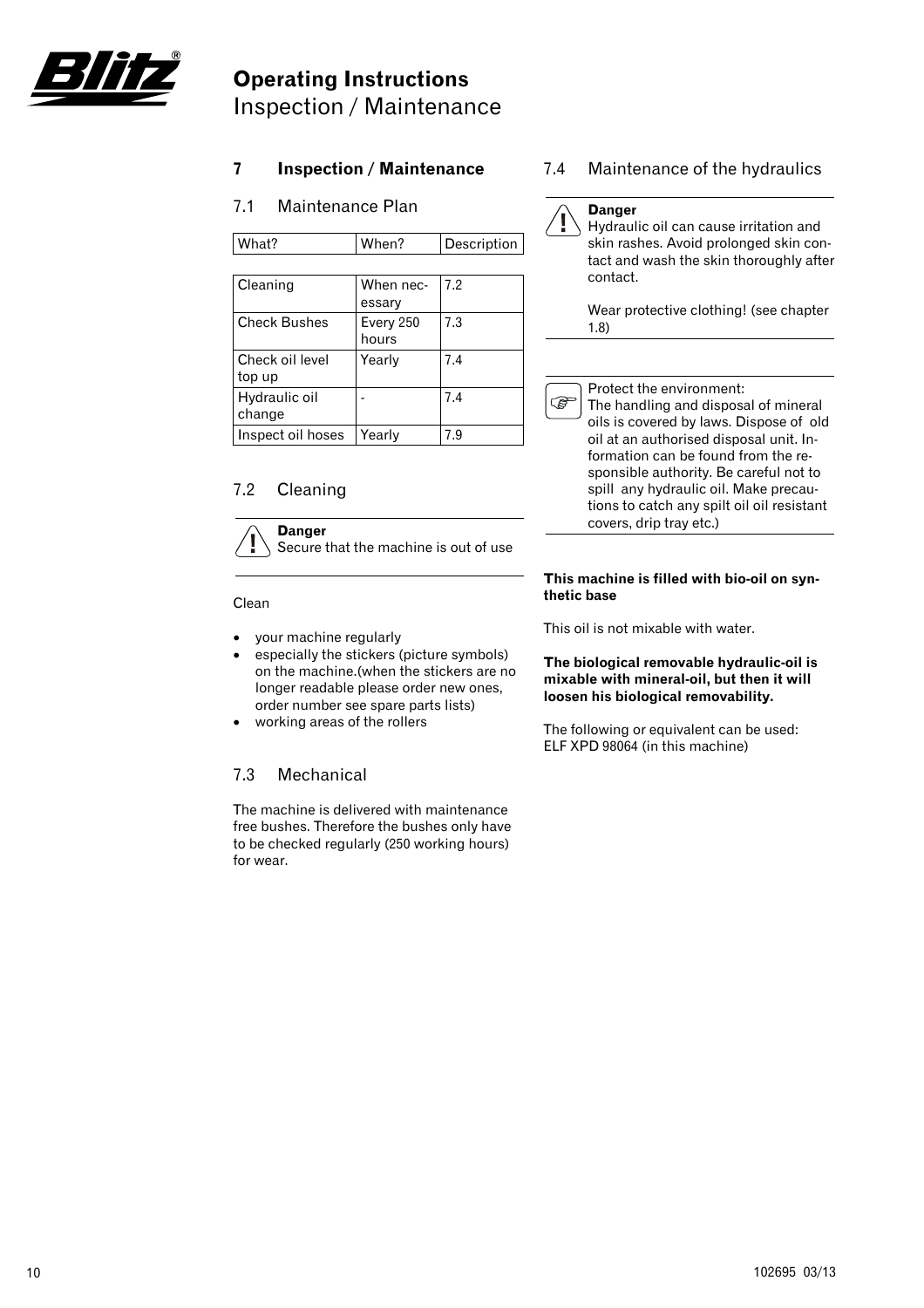![](_page_12_Picture_0.jpeg)

## **Operating Instructions** Inspection / Maintenance

#### 7.5 Oil Change Intervals

The oil must be changed after the first 50 working hours, thereafter at intervals of 500 hours or at the latest every 2 years

#### 7.6 Checking the oil level

- $\rightarrow$  Sink the machine into its lowest position
- $\rightarrow$  Read the oil level in the oil observation
- bung The level should be in the upper third of the bung
- Top-up when necessary

![](_page_12_Figure_9.jpeg)

Fig. 10:

#### 7.7 Oil Change

- $\rightarrow$  Sink the machine into its lowest position.
- $\rightarrow$  Place drip tray under pump.
- $\rightarrow$  Remove the hydraulic hose from the pump and place in the drip tray.
- $\rightarrow$  Pump the foot pedal until no more oil is discharged from the pump.
- Reconnect hose.
- Remove breather bung.
- $\rightarrow$  Fill oil until level is in the upper third of the observation bung.
- Tank volumes:
	- $\bullet$  tank 250 mm long = 1,0 l
	- $tank 300$  mm long = 1,3 l
	- $tank 450$  mm long = 1.9 l
	- vertical Tank  $= 1.2$  l
- $\rightarrow$  replace the breather bung.

#### 7.8 Bleeding the hydraulics

- $\rightarrow$  Sink the machine into its lowest position.
- $\rightarrow$  Place drip tray under pump.
- $\rightarrow$  Loosen the bleed screws on the cylinders
- $\rightarrow$  When there are no bleed screws the cylinders are so constructed as to bleed themselves
- $\rightarrow$  Pump until oil is discharged from the bleed screws without any air bubbles
- Tighten bleed screws
- Check oil level and top-up if necessary
- $\rightarrow$  Bleed pump if necessary

see chapter 8.3

#### 7.9 Control of the hydraulic hoses

![](_page_12_Picture_36.jpeg)

A yearly check on the hydraulic hoses for a safe working condition is stipulated. The check must be carried out by a qualified tradesman.

Control the following:

- Can the following damage be observed on the outer mantel of the hose rips, kinks, cuts, unbending, abrasions or splitting?
- Are there any deformities in the hose when under or not under pressure?
- Are there any leaks between the hoses and the fittings? Is the hose coming out of the fitting?
- When there is any damage the hose should be changed.
- Depending on the requirements the hoses should be changed at the latest after six years.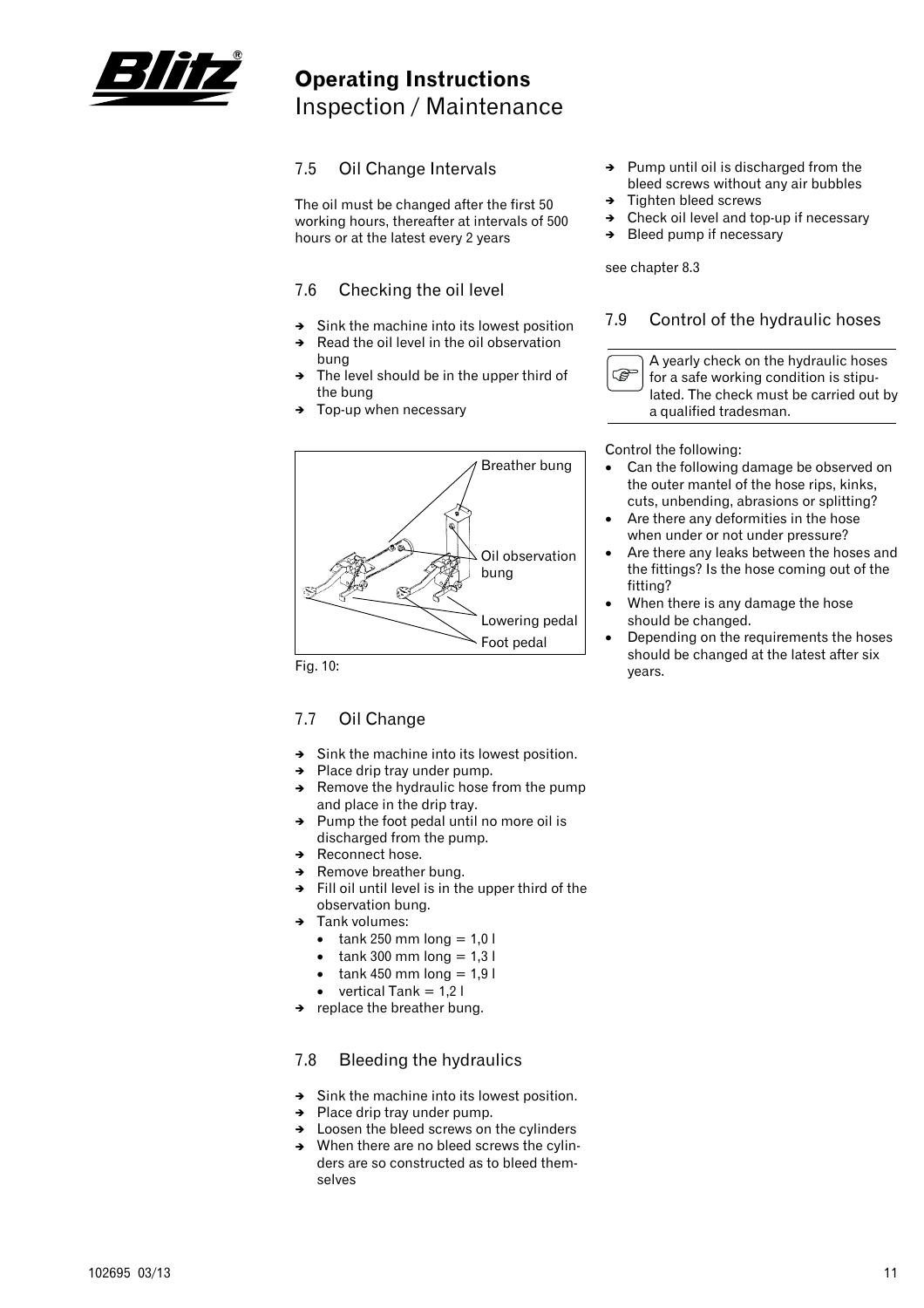![](_page_13_Picture_0.jpeg)

### **Operating Instructions** Fault Finding

#### **8 Fault Finding**

![](_page_13_Picture_3.jpeg)

Work on the hydraulic components should only be carried out by a qualified tradesman

Observe the safety instructions

![](_page_13_Figure_6.jpeg)

![](_page_13_Figure_7.jpeg)

![](_page_13_Figure_8.jpeg)

Fig. 12:

#### 8.1 Machine lowers on its own

Adjust the lowering valve by following this procedure

- $\rightarrow$  Loosen the M8 grub screw
- Leave the lowering pedal in its normal position
- Using a screwdriver slightly adjust the valve spindle:
	- Anticlockwise, to raise the lowering speed.
	- Clockwise, to reduce the lowering speed and to ensure that the pump holds the load in position.
- $\rightarrow$  Lightly tighten the grub screw after every adjustment.
- When adjustment is correct fully tighten the grub screw.
- 8.2 Machine will not raise to maximum height
- $\rightarrow$  Check oil level (see 7.4)

#### 8.3 Machine does not raise with the first pump stroke

 $\rightarrow$  Depress the lowering pedal with the right hand and at the same time quickly pump the foot pedal with the left hand.

#### 8.4 Pump produces no pressure

- $\rightarrow$  Remove the breather bung.
- $\rightarrow$  Lay a clean cloth (twice folded) over the opening.
- $\rightarrow$  Using a compressed air pistol pressurise the tank and at the same time quickly pump the foot pedal.

#### 8.5 Breakdown / Maintenance of the valves

The valves used normally require no maintenance. By malfunction of the pump observe positions 1-4 in the "fault finding".

Should it be found that the positions 1-4 in "fault finding" produce no cure return the pump for repair.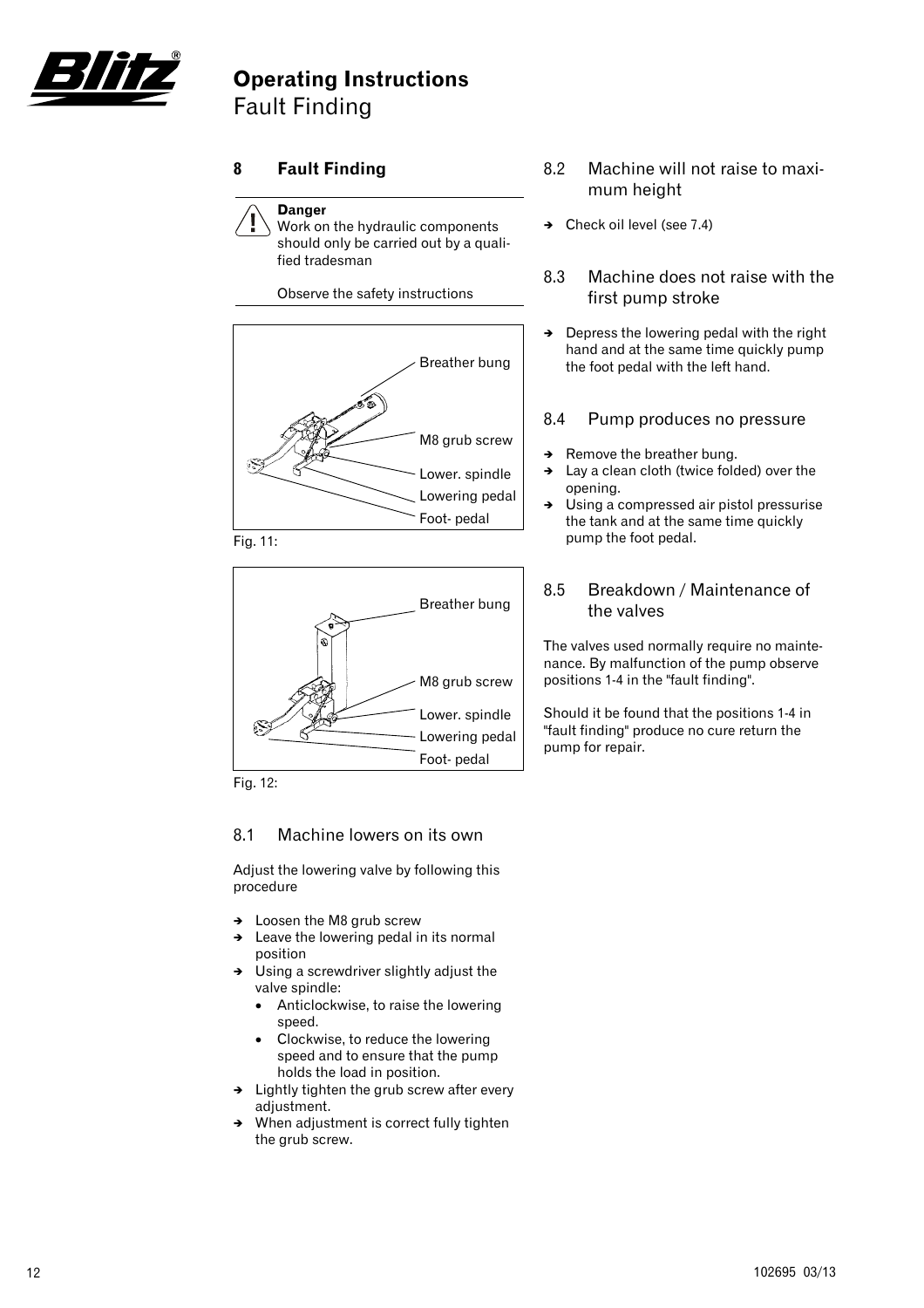![](_page_14_Picture_0.jpeg)

### **Operating Instructions** General

#### **9 General**

#### 9.1 Transport Damage

All deliveries are to be insured by the customer. We must turn down any possible claims concerning transport responsibility. Our responsibility is restricted to the hand over of the machine in brand-new condition to the shipping agent. Should you discover any damage to the machine, do not use it and contact the shipping agent concerning the damage.

#### 9.2 Warranty

Every machine is covered by a 12 months warranty against material faults and incorrect assembly. The warranty covers all parts that are returned post free within twelve months for inspection. The parts will then be inspected by us to determine whether the parts were damaged under normal use.

The warranty will be declared void if the parts are found to have been overloaded, handled incorrectly or that replacement parts have been assembled incorrectly.

#### 9.3 Ordering of spare parts

Please give the following details when ordering;

Type: Load: Year of construction: Serial Number: Part description: Order Number:

The address for ordering is to be found on the cover of this operating instructions.

#### **10 Appendix**

#### Dimension Sheet

#### Mechanics

| Useful load                  | 1000 kg                                 |
|------------------------------|-----------------------------------------|
| Type of load                 | Surface load                            |
| Overall height               | 635 mm                                  |
| Useful lift                  | 1330 mm                                 |
| Table top dimensions         | 5 x 1260 x 740 mm<br>Smooth sheet metal |
| Lift per pedal stroke        | approx. 12 mm                           |
| Lengthwise dis-<br>placement | $± 20$ mm                               |
| Lengthwise dis-<br>placement | $\pm$ 20 mm                             |
| Inclination                  | $\pm 2^{\circ}$                         |
| Wheels                       | dia. 200 mm                             |
| Weight                       | approx. 290 kg                          |

#### **Hydraulics**

| Operating pressure | max. 220 bar                  |
|--------------------|-------------------------------|
| Oil filling volume | 1.4 <sub>1</sub>              |
| Type of oil        | Bio oil                       |
| Hydraulic cylinder | 2x dia. 40 x 450 mm<br>stroke |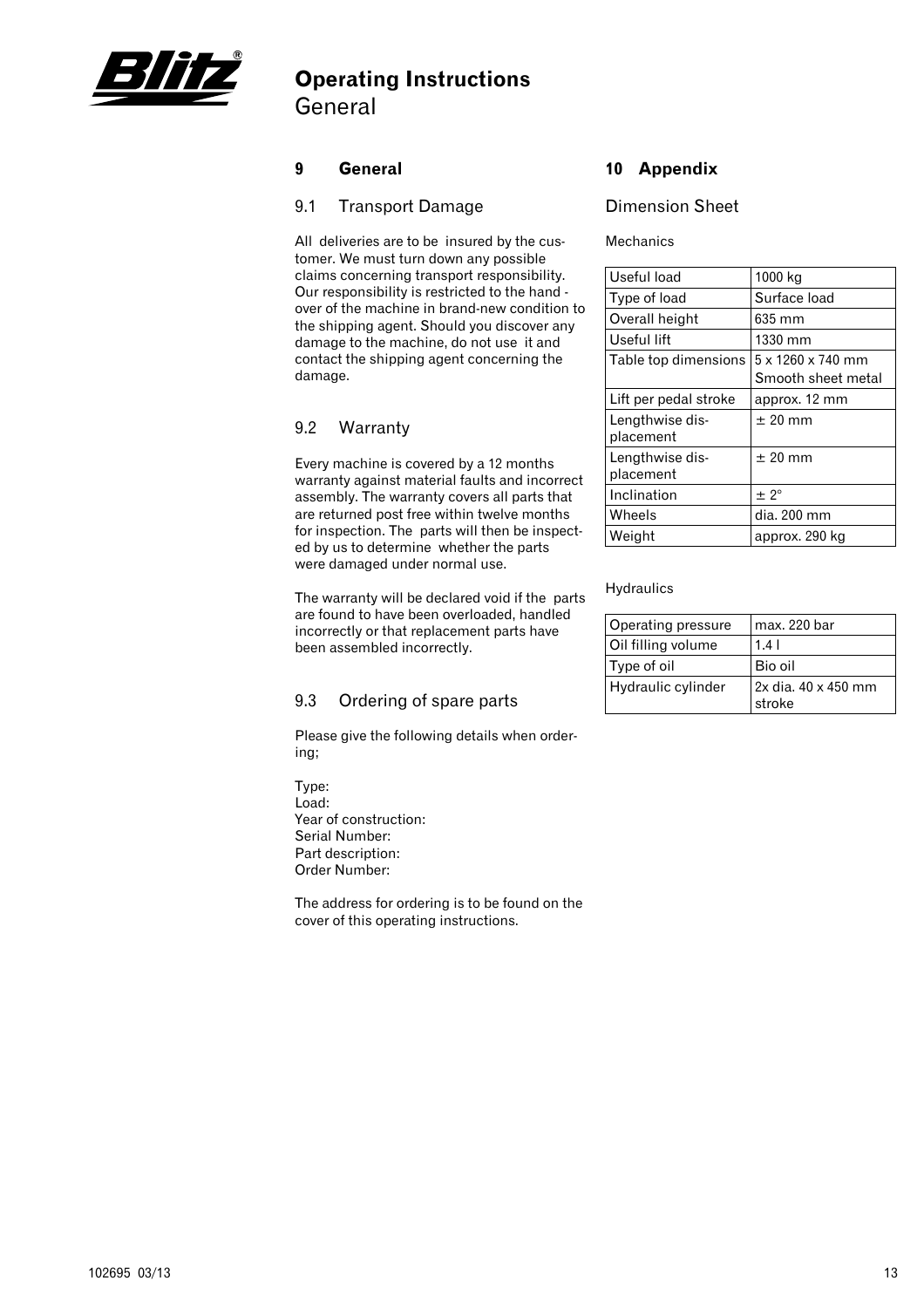![](_page_15_Picture_0.jpeg)

### Dimensional Drawing

![](_page_15_Figure_3.jpeg)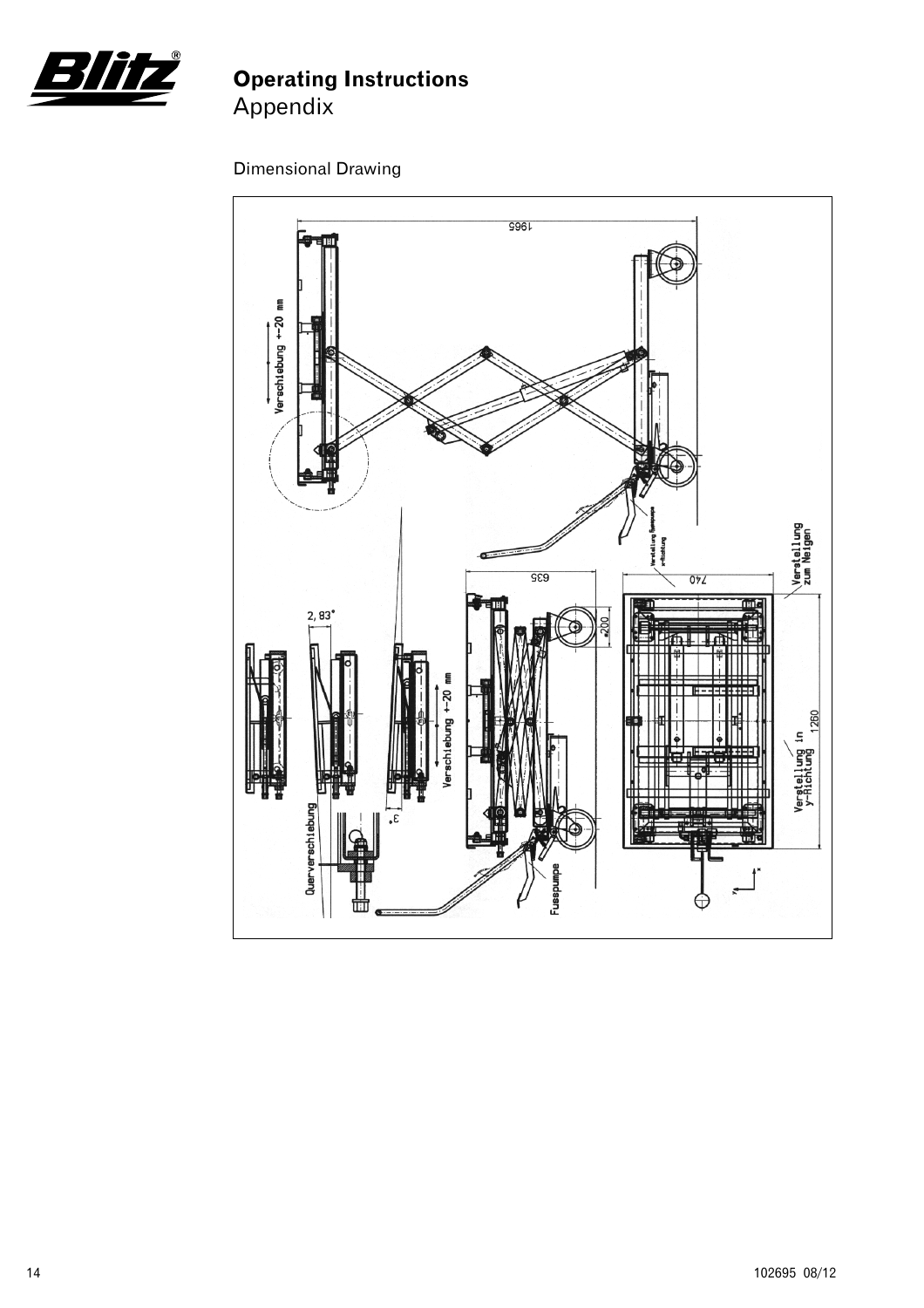![](_page_16_Picture_0.jpeg)

### Mechanical Assemblies

| 23218<br>19<br>21<br>$\frac{22}{24}$<br>25b                                                                                                                             |  |
|-------------------------------------------------------------------------------------------------------------------------------------------------------------------------|--|
| 17<br>25a<br>$^{26}_{128}$<br>16                                                                                                                                        |  |
| 10<br>$2\tilde{3}$<br>'C<br>$1^{15}$ 18<br>ு⊚<br>$22\degree$<br>a.<br>SG<br>. 20<br>21<br>$\varphi^{\!\!\!\!\!C}$<br>R<br>7<br>24<br>രീ<br>$13\,$                       |  |
| $\mathscr{A}^\mathscr{D}$<br>$n^{\mathcal{C}}$<br>ő<br>27<br>$-29$<br>$25 \n\frac{2}{1}$<br>⊕<br>≺<br>Q0<br>$19\frac{28}{5}$<br>9<br>962<br>$\mathscr{R}_{\mathscr{A}}$ |  |
| $\mathcal{U}_4$<br>4C)<br>-3<br>6<br>2                                                                                                                                  |  |

| Pos.             | Stückzahl               | Benennung                                          | Best.-Nr. | Bemerkung      |
|------------------|-------------------------|----------------------------------------------------|-----------|----------------|
|                  |                         |                                                    |           |                |
| 1                | 1                       | Rahmen, unten                                      | 51.02.654 |                |
| $\overline{2}$   | $\overline{2}$          | Bockrolle                                          | 12.09.211 | ø200           |
| 3                | $\overline{2}$          | Lenkrolle                                          | 12.09.126 | ø200           |
| $\overline{4}$   | 16                      | 6kt.-Schraube                                      | 12.51.041 | M10x20         |
| 5                | 16                      | <b>Scheibe</b>                                     | 12.40.100 | 11 (DIN 1441)  |
| 6                | 16                      | Sicherungsmutter                                   | 12.55.065 | M10 (985)      |
| 7                | 1                       | Lenkbügel                                          | 51.26.044 |                |
| 8                | $\overline{2}$          | Sicherungsscheibe mit<br>schwarzer Kunststoffkappe | 12.24.560 | Für Ø 16 mm    |
| $\boldsymbol{9}$ | $\overline{2}$          | Zugfeder                                           | 12.23.207 | 3,2x20x135     |
| 13               | 1                       | Schere, innen, unten                               | 51.11.352 |                |
| 14               | 1                       | Schere, außen, unten                               | 51.11.353 |                |
| 15               | 1                       | Scherenarm, oben, rechts                           | 51.11.351 |                |
| 16               | 1                       | Scherenarm, oben, links                            | 51.11.350 |                |
| 17               | 1                       | Schere, innen, oben                                | 51.11.354 |                |
| 18               | 18                      | <b>Buchse</b>                                      | 10.02.250 | 20x23x20       |
| 19               | 16                      | <b>Buchse</b>                                      | 10.02.251 | 20x23x15       |
| 20               | $\overline{2}$          | Aufnahmebolzen                                     | 55.56.136 |                |
| 21               | $\overline{4}$          | <b>Buchse</b>                                      | 55.65.105 |                |
| 22               | 8                       | Scheibe                                            | 12.40.090 | A10,5 (9021)   |
| 23               | $\overline{4}$          | 6kt.-Schraube                                      | 12.51.302 | M10x90 (931)   |
| 24               | $\overline{4}$          | Sicherungsmutter                                   | 12.55.065 | M10 (985)      |
| 25a              | 4/2                     | Laufrolle, Sacklochbohrung Ø 25                    | 10.09.679 | PA 6; Ø60x48,5 |
| 25 <sub>b</sub>  | 0/2                     | Laufrolle, Durchgangsbohrung Ø 25                  | 10.28.202 | PA 6; Ø60x48,5 |
| 26               | 4                       | Sicherungsmutter                                   | 12.55.114 | M16 (985)      |
| 27               | $\overline{2}$          | Mittelbolzen                                       | 55.57.016 |                |
| 28               | $\overline{\mathbf{4}}$ | Scheibe                                            | 12.40.135 | A17 (9021)     |
| 29               | $\overline{2}$          | Gewindestift                                       | 12.54.165 | AM6x16 (916)   |
| 30               | $\overline{4}$          | Rohe Scheibe 9                                     | 12.40.080 | (1441)         |
| 31               | $\overline{\mathbf{4}}$ | 6kt.-Mutter                                        | 12.55.041 | M8 (934)       |
|                  |                         |                                                    |           |                |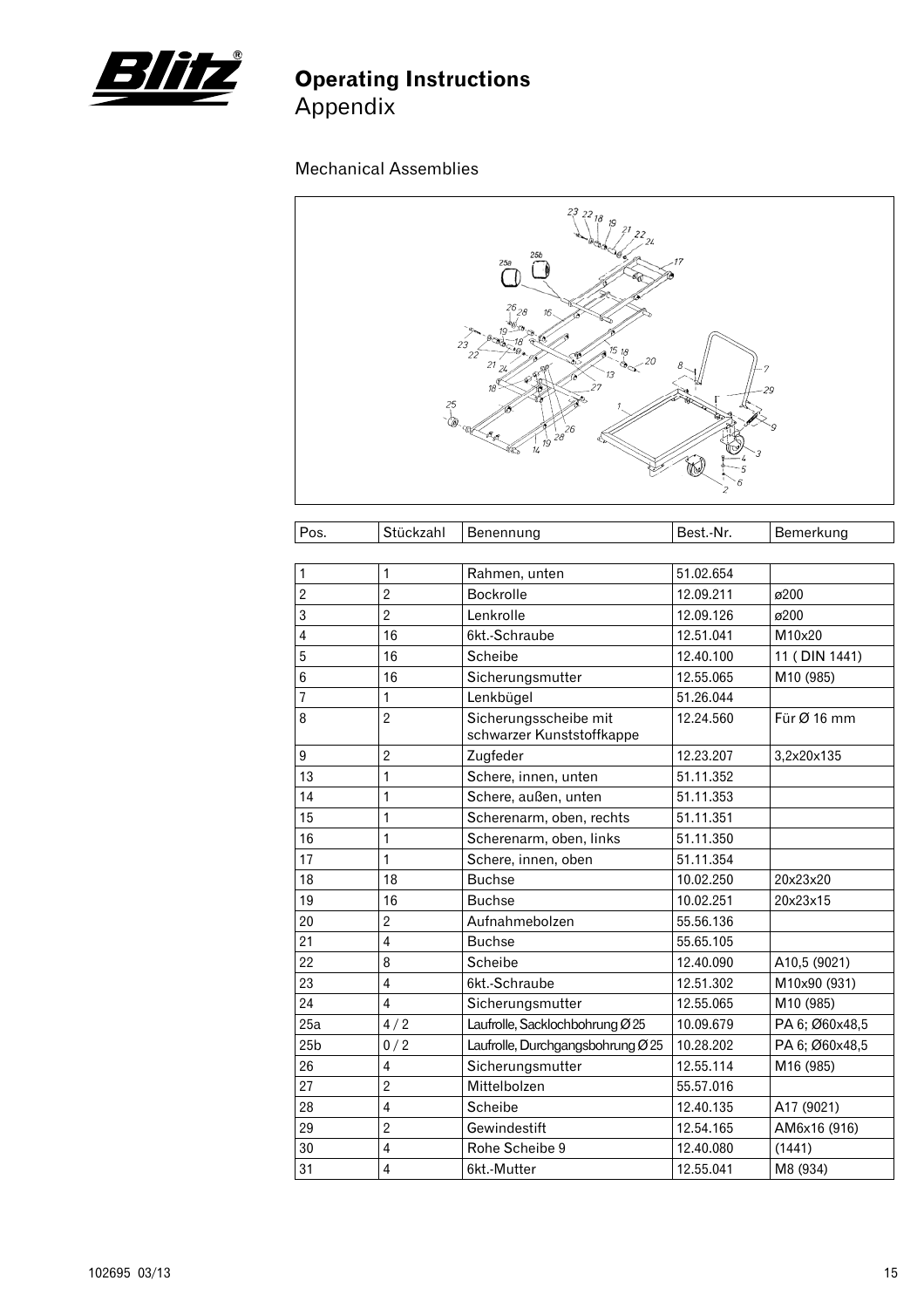![](_page_17_Picture_0.jpeg)

### Sliding and Tipping Platform

![](_page_17_Figure_3.jpeg)

| Pos.                    | Stückzahl      | Benennung                                                | Best.-Nr. | Bemerkung                      |
|-------------------------|----------------|----------------------------------------------------------|-----------|--------------------------------|
|                         |                |                                                          |           |                                |
|                         | $\overline{2}$ | Führungsrolle                                            | 10.18.214 | PA 6.6 Ø 45x23 mm              |
| $\overline{2}$          | $\overline{2}$ | Führungsrolle                                            | 10.28.219 | PA 6.6 Ø 42x23 mm              |
| 3                       | $\overline{2}$ | <b>Buchse</b>                                            | 10.02.272 | GSM 25-28-12                   |
| $\overline{\mathbf{4}}$ | $\overline{2}$ | Lagerbolzen                                              | 12.16.159 |                                |
| 5                       | 1              | Spindel, Neigung                                         | 57.78.082 | verzinkt                       |
| 5a                      | 1              | Axialrillenkugellager                                    | 10.02.031 | DIN 711-511 03                 |
| 5 <sub>b</sub>          | 1              | Stellring                                                | 12.16.612 | DIN 705-A16                    |
| 6                       | 1              | Spindel, Längsverschiebung                               | 52.78.081 | verzinkt                       |
| 6a                      | 1              | Axialrillenkugellager                                    | 10.02.031 | DIN 711-511 01                 |
| 6 <sub>b</sub>          | 1              | Axialrillenkugellager                                    | 10.02.031 | DIN 711-511 01                 |
| $\overline{1}$          | 1              | Spindel, Querverschiebung                                | 52.78.080 | verzinkt                       |
| 7a                      | 1              | Axialrillenkugellager                                    | 10.02.031 | DIN 711-511 01                 |
| 7b                      | 1              | Axialrillenkugellager                                    | 10.02.031 | DIN 711-511 01                 |
| 8                       | 1              | Mittelbolzen                                             | 12.16.066 | Rd. 30x43 DIN<br>668-S235JRG2K |
| 20                      | 4              | Laufrolle mit Durchgangsboh-<br>rung $\varnothing$ 25 mm | 10.28.202 | PA 6; Ø60x48,5                 |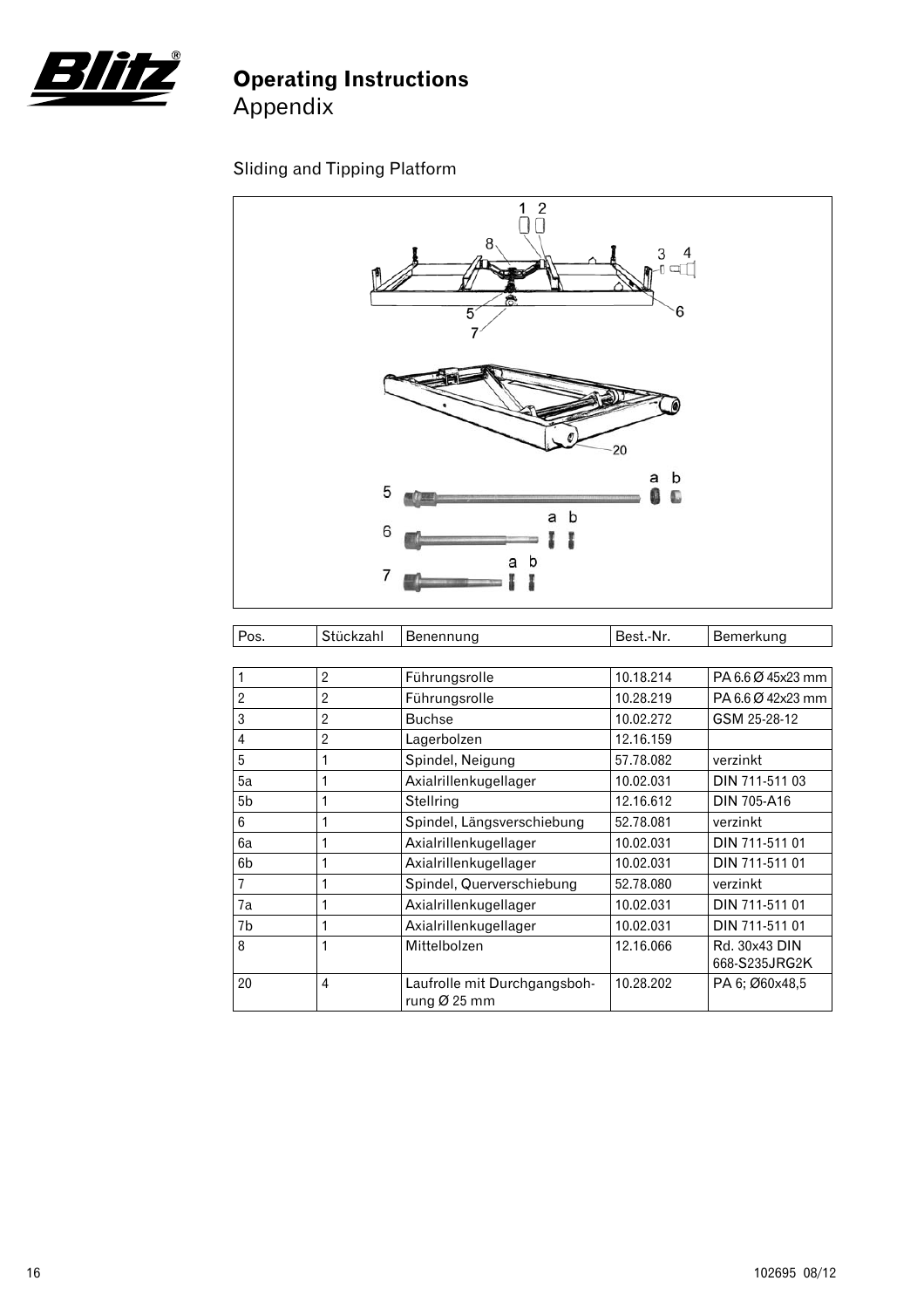![](_page_18_Picture_0.jpeg)

# Hydraulics

![](_page_18_Figure_3.jpeg)

| Pos. | Stückzahl      | Benennung              | Best.-Nr. | Bemerkung    |
|------|----------------|------------------------|-----------|--------------|
|      |                |                        |           |              |
|      | $\overline{2}$ | Zylinder               | 11.19.071 | ø40x450/600  |
| 2    | $\overline{2}$ | Dichtungssatz          | 50.97.066 | ø 40         |
| 3    | 4              | <b>Buchse</b>          | 10.02.264 | 16x18x20     |
| 4    | 4              | <b>Bolzen</b>          | 55.56.132 | ø16x66       |
| 5    | 2              | <b>Bolzen</b>          | 55.56.132 |              |
|      | $\overline{2}$ | Spannhülse             | 12.54.165 |              |
| 8    | 4              | Gewindestift           | 12.54.165 | AM6x16 (916) |
| 9    |                | Hydraulikschlauch      | 10.19.103 | 1050mm lg.   |
| 10   |                | Hydraulikschlauch      | 10.19.116 | 400 mm lg.   |
| 10a  |                | L-Verschraubung        | 12.19.237 |              |
| 11   | $\overline{2}$ | Leitungsbruchsicherung | 10.19.415 |              |
| 12   | 1              | Fußpumpe               | 12.19.358 | Tank 450 mm  |
| 13   | $\overline{2}$ | 6kt-Schraube M8x25     | 12.50.081 | (933)        |
| 14   | $\overline{2}$ | Scheibe A8,4           | 12.40.075 | (125)        |
| 15   | 2              | Sicherungsmutter M8    | 12.55.042 | (985)        |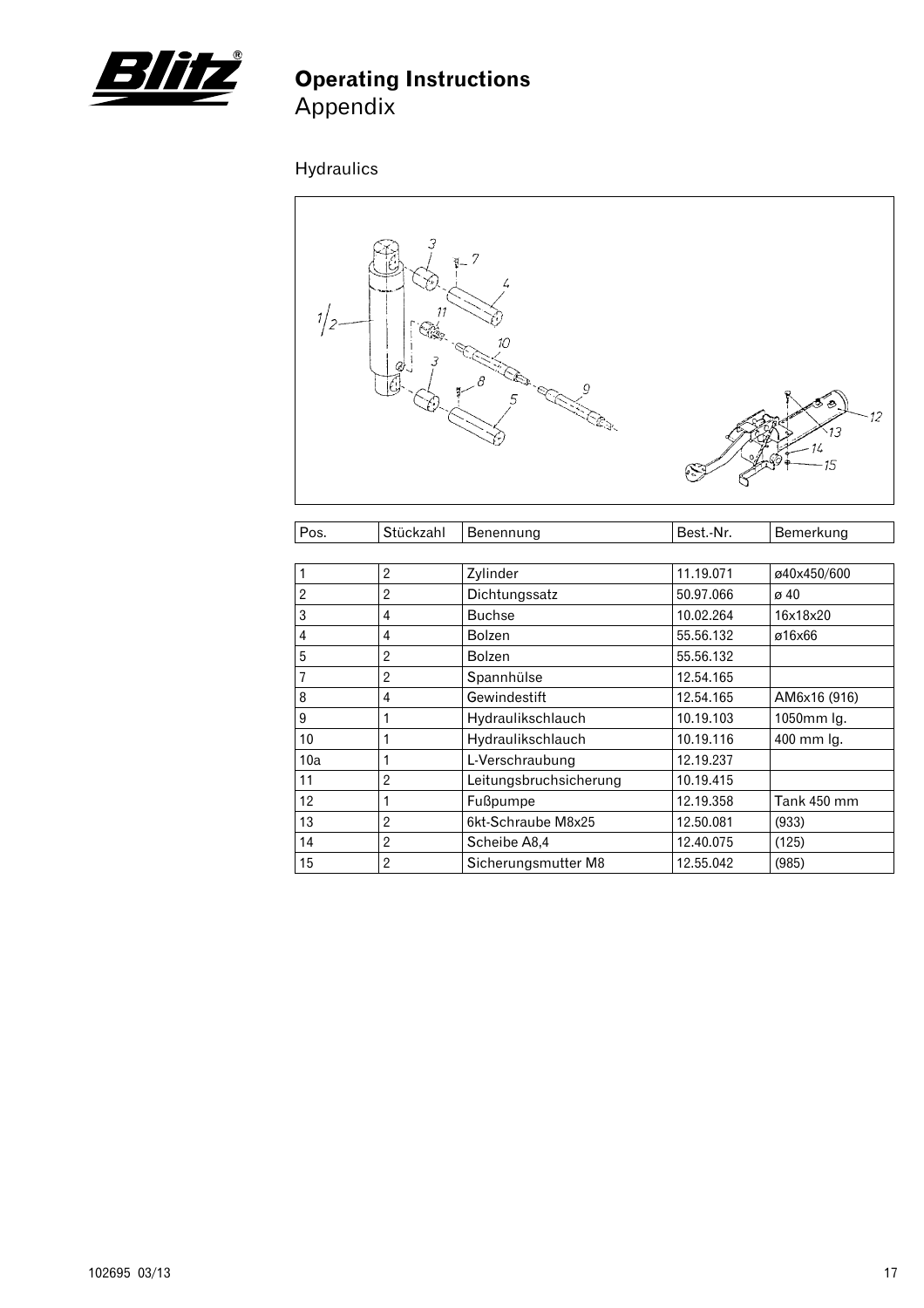![](_page_19_Picture_0.jpeg)

# Foot pump

![](_page_19_Figure_3.jpeg)

| Pos.           | Stückzahl      | Benennung                 | Best.-Nr. | Bemerkung           |
|----------------|----------------|---------------------------|-----------|---------------------|
|                |                |                           |           |                     |
|                | 1              | Spiralfeder               | 12.17.015 |                     |
| $\overline{2}$ | 1              | Sprengring                | 10.17.014 | $DIN 471 D = 20 F7$ |
| 3              | 1              | Bewegungsrolle            | 12.17.016 | gehärtet            |
| 4              | 3              | Hülse                     | 12.17.017 |                     |
| 5              | 1              | Fußpedal                  | 12.17.050 |                     |
| 6              | $\overline{2}$ | Verbindungsstück          | 12.17.018 |                     |
|                | $\overline{2}$ | 6kt.-Schraube             | 12.51.201 | M10 x 60 DIN 931    |
| 8              | 1              | <b>Bolzen</b>             | 12.17.019 |                     |
| 9              | 4              | 6kt.-Mutter               | 12.55.061 | M10 934 8.8         |
| 10             | $\overline{2}$ | Zugfeder                  | 12.17.020 |                     |
| 11             | 1              | Senkpedal                 | 12.17.041 |                     |
| 12             | 1              | Sprengring                | 10.17.040 | $d = 12$            |
| 13             | $\mathbf{1}$   | Gewindestift              | 12.50.022 | AM 8 x 12 DIN 916   |
| 14             | 1              | Ölschauglas und Dichtring | 10.17.042 | R 3/8"              |
| 15             | 1              | Entlüftungsschraube       | 10.28.616 | R 3/8"              |
|                | 1              | Dichtungssatz             | 50.97.058 |                     |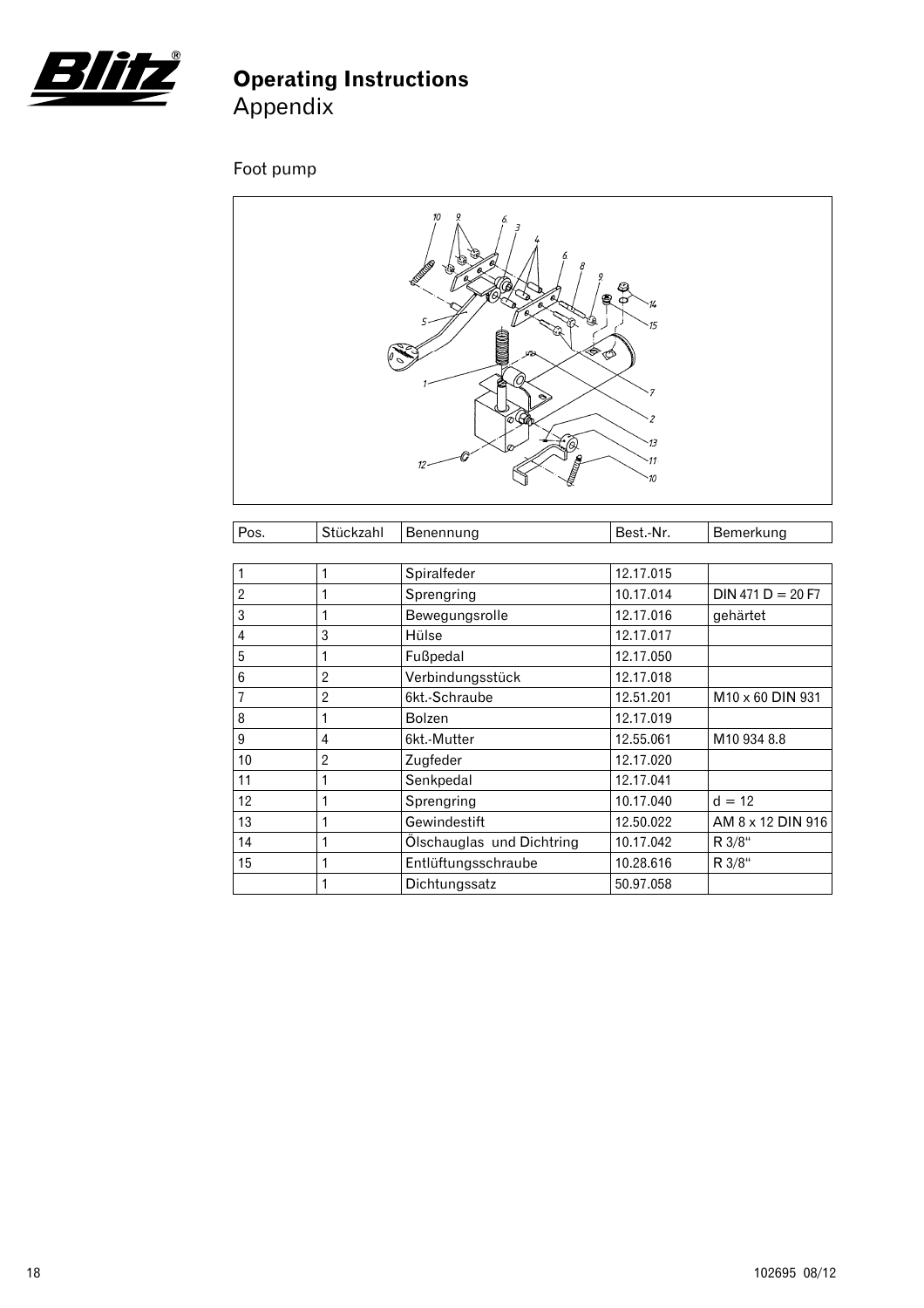![](_page_20_Picture_0.jpeg)

Hydraulic plan

![](_page_20_Figure_3.jpeg)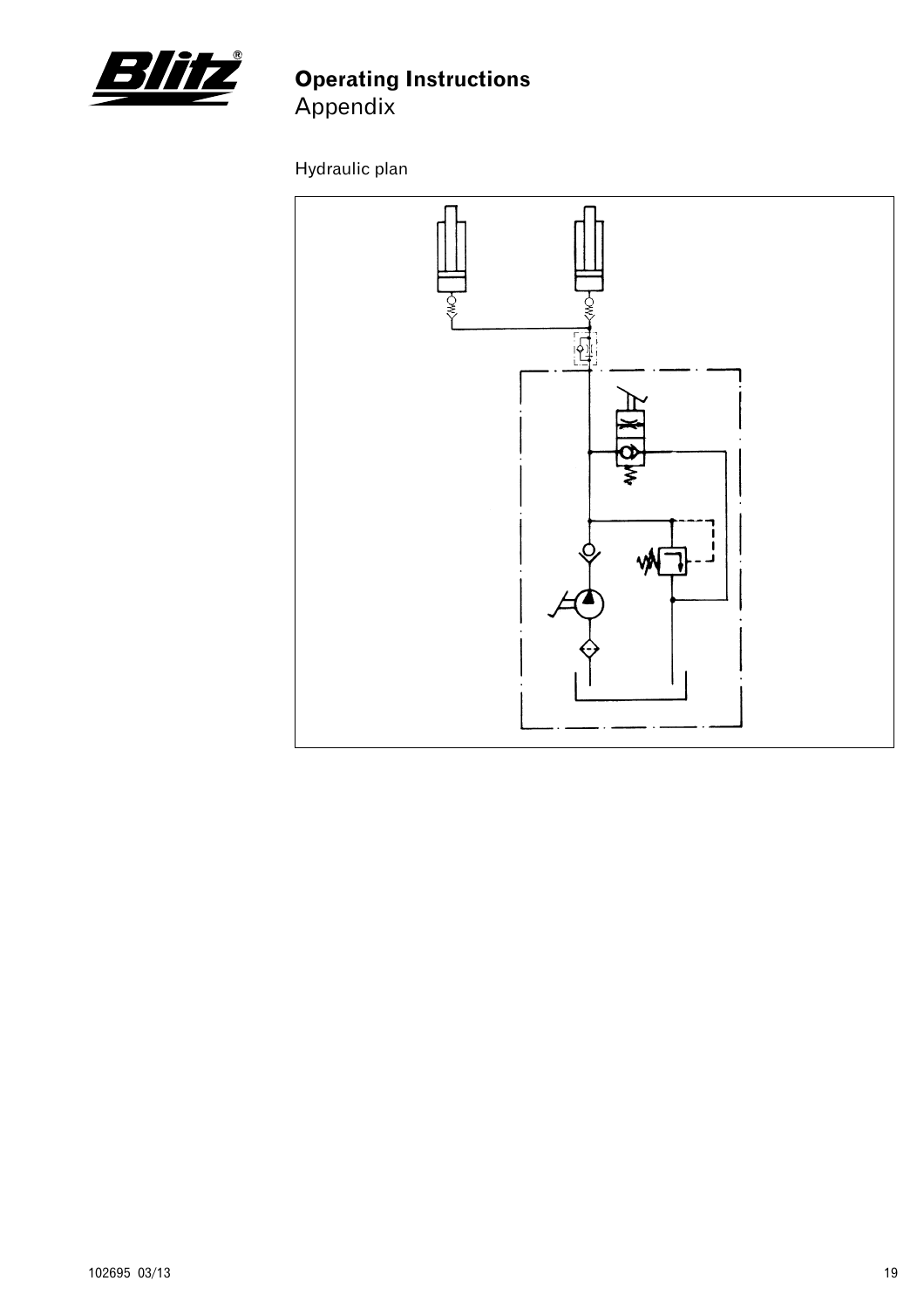![](_page_21_Picture_0.jpeg)

Labels

![](_page_21_Picture_3.jpeg)